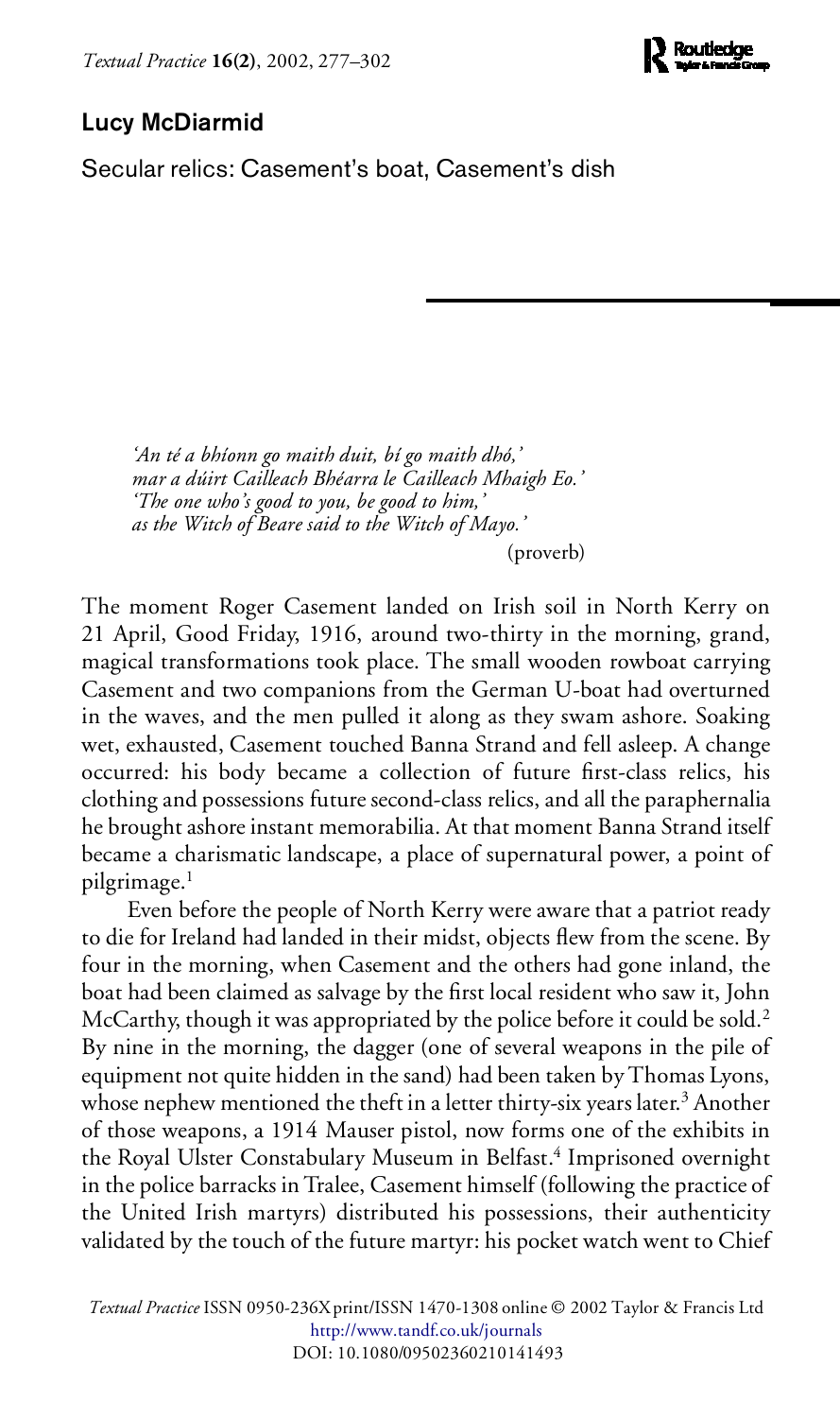Constable Kearney, his walking stick to Sergeant Hearn, and his waistcoat to another constable.<sup>5</sup> Long after that fateful Good Friday, objects linked to the landing continued to disappear. The ordnance survey map of Ballyheigue Bay, gathered by the Royal Irish Constabulary as evidence against Casement at his trial for treason, was surreptitiously carried from court afterwards by solicitor Charles Gavan Duffy, who returned it in the 1950s to Robert Monteith, one of the men who landed with Casement. Monteith gave it to Brother William P. Allen, and it remains to this day in the Allen Library of the Christian Brothers School on North Richmond Street in Dublin.<sup>6</sup> When the wooden 'Casement boat' was sent to the naval yard in Haulbowline later in 1916, Ned Donovan, who worked there, took a little handsaw he found under the seat 'as a souvenir'. When the boat emerged into public view again in 1950, he still had the saw.<sup>7</sup>

Extraordinary powers were attributed to the spot where Casement first touched land. They must have been activated at that moment, because Casement felt the landscape's magic. 'When I landed in Ireland that morning,' he wrote to his sister Nina Newman from prison,

swamped and swimming ashore on an unknown strand I was happy for the first time for over a year. Although I knew that this fate waited on me, I was for one brief spell happy and smiling once more. I cannot tell you what I felt. The sandhills were full of skylarks, rising in the dawn, the first I had heard for years – the first sound I heard through the surf was their song as I waded in through the breakers, and they kept rising all the time up to the old rath at Currahane [sic] . . . and all round were primroses and wild violets and the singing of the skylarks in the air, and I was back in Ireland again.<sup>8</sup>

The charismatic power of the place, so easily channelled into the local economy, was noted a few months later by John Collins of Ardfert, whose licensing application for a hotel on the spot was noted in the *Kerry Sentinel*:

Counsel pointed out the necessity for a suitable hotel in this place. . . . If a place like this were in England it would be overrun, but being in Ireland it is not. An unfortunate incident that occurred there lately may have that effect, that was the landing of Sir Roger Casement at the place. That was a matter which will go down in history, a matter of great historical interest, and when all the feelings of bitterness will be past and gone McKenna's fort and Banna Strand will be of great historical interest, and people will be anxious to go there.<sup>9</sup>

The spot is now marked by the monumental Casement memorial, identified on the current ordnance survey map in the area just north of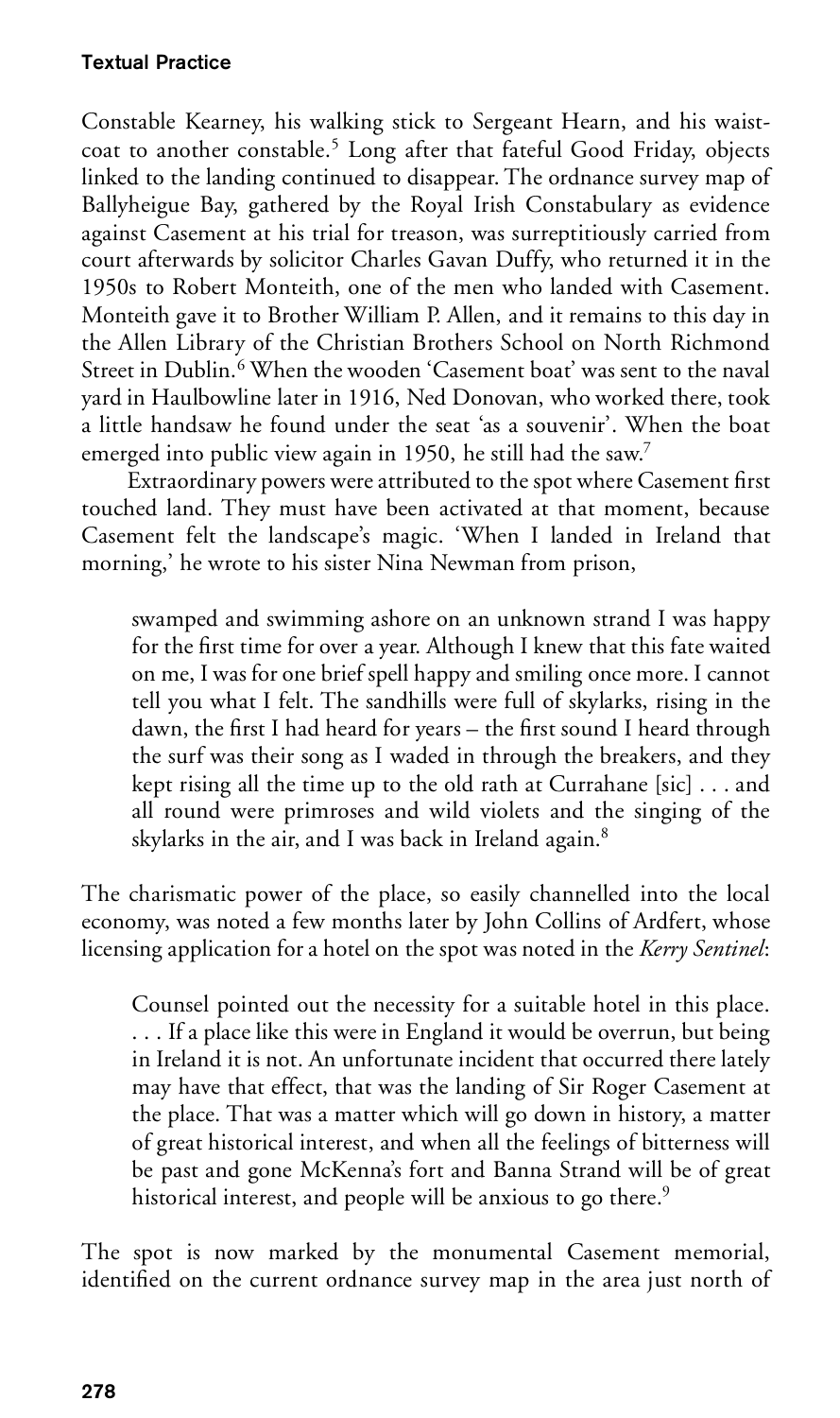Carrahane. McKenna's Fort, where Casement hid and was captured, is now Casement's Fort. Inland from the memorial stands 'Sir Roger's Caravan & Camping Park', its presence testifying to the way pilgrimage and tourism, sacred and secular, transmute into one another like the planes on a mobius strip.

The transformation that took place with Casement's landing also involved the people of North Kerry: everyone he met became politically implicated as a traitor to the Crown or a traitor to Ireland, spiritually implicated as someone who had helped or hindered a martyr, legally a witness, and a participant one way or another in a narrative whose smallest details were passed on to later generations, personal memories that constituted local collective memory. The name too became magic in Kerry: when, sometime in the 1970s, Casement's collateral descendant Patrick Casement and his wife Anne were driving through Kerry and had work done on their car at a garage in Killarney, the mechanic, seeing the name on the cheque, refused to accept payment.<sup>10</sup>

What is 'significant about the adoption of alien objects,' writes Igor Kopytoff, 'is not the fact that they are adopted, but the way they are culturally redefined and put to use.' A 'culturally informed' biography of an object would regard it 'as a culturally constructed entity, endowed with culturally specific meanings and classified and reclassified into culturally constituted categories'.<sup>11</sup> Such a methodology would shed light on the biographies of two non-indigenous objects now in North Kerry, a German rowboat – the 'alleged Casement boat' – in the North Kerry Museum of the Rattoo Heritage Centre, and an English meat platter in the staffroom of Scoil Mhic Easmainn (Casement School) in Tralee. This is the platter from which Casement is said to have eaten his meals during the appeal of his death sentence in July 1916. To understand the larger system that has endowed these objects with meaning, the system that has reimagined and redesignated them as relics, they must be placed in the context of collective memory of Casement in North Kerry.

National Irish collective memory of Casement is itself complex and disturbed, inseparable from the continuing debate about the authenticity of the 'Black Diaries', whose records of homosexual encounters may – or may not – have been authored by Casement. The apparent betrayal of a hero by his own people in Kerry also forms a part of national memory. In the words of Richard Murphy, watching Casement's 1965 reinterment on television, it was the Kerry witnesses 'whose welcome gaoled him'.<sup>12</sup> In local memory, the narrative of Casement's landing has been revised from that unhappy story to foreground the reciprocity – spiritual, emotional, political – between Casement and the people of Kerry. Caroline Bynum's analysis of body-part relics argues that elaborate reliquaries 'hide the process of putrefaction, equate bones with body and part with whole, and treat the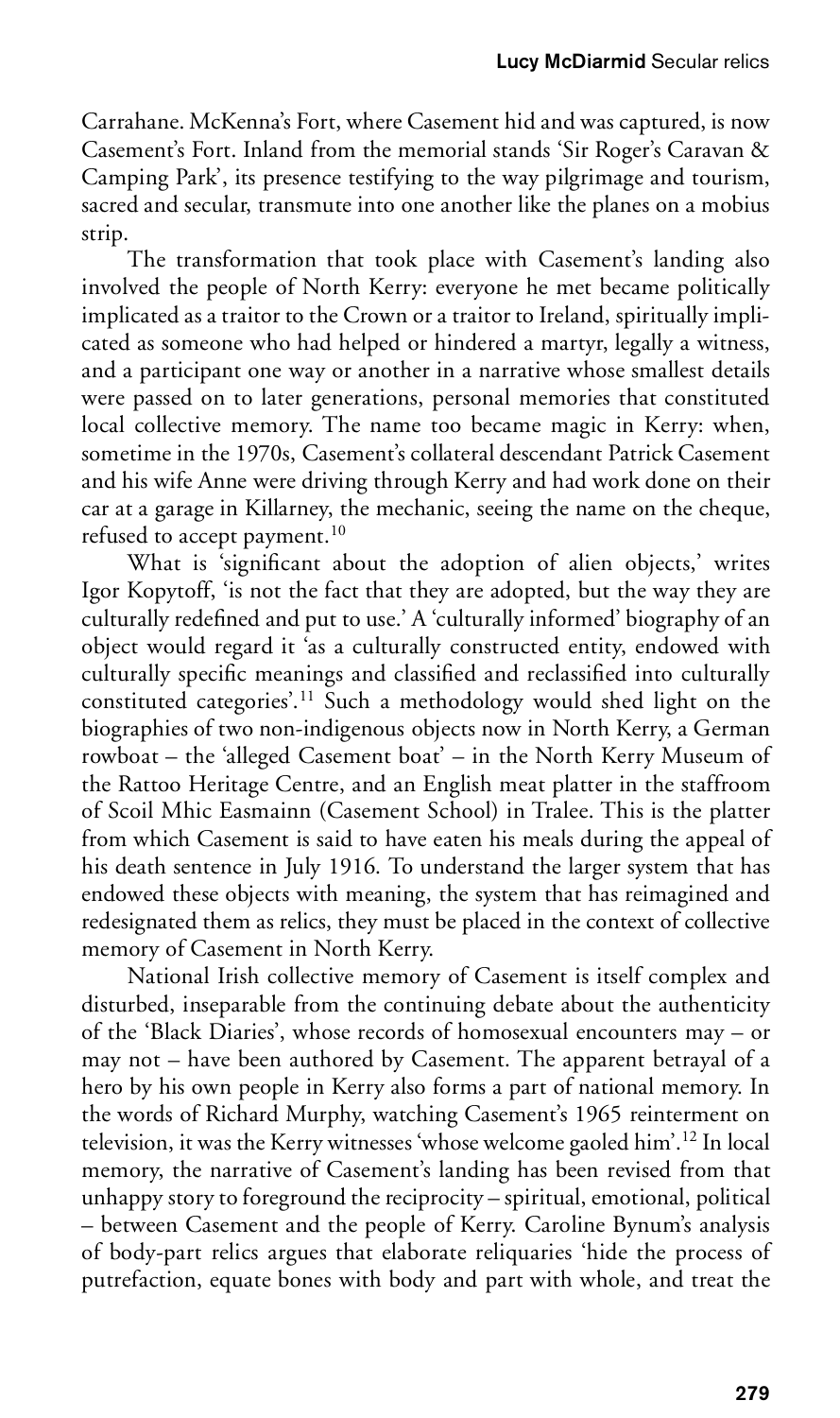body as the permanent locus of the person'.<sup>13</sup> Objects that are second-class or 'contact relics' participate just as intensely in that synecdochic process. The Casement boat and Casement dish have been endowed with meanings that connect them intimately to narratives of reciprocity. Enshrined in North Kerry institutions, they receive the reverence and love that should have been given to the man himself.

I

#### The Kerry witnesses

*'Marbh ag tae, is marbh gan é.' 'Dead from too much tea, and dead from the want of it.'* (proverb)

Because of Kerry's failure to save Casement from execution and the failure of the Kerry Volunteers to participate in the Rising, stories and legends cluster around the approximately thirty-one hours Casement spent in Kerry. The local response has been to create monuments, speeches, ceremonies, Casement sites of memory that are corrective, remedial, compensatory, and ultimately sacralizing. The stories show the Kerry landing that should have been, the hero who comes out of the water to save the people, and the people who give the stranger a grand welcome. They establish Casement as a tutelary deity of the Ardfert region, almost replacing St Brendan, and Banna Strand as a landscape that is magical and sacred. Casement as a tutelary deity is in symbiotic relationship with the local people. In collective memory of this episode he is the heroic liberator, but the people help a poor, tired, waterlogged stranger, warming and feeding and housing him. This is the rescue that never was, played out as in folktales when the stranger who comes to the door is recognized as God or a saint in disguise as a beggar.

During those thirty-one hours, Casement was the most seen unseen man in North Kerry. Just after midnight James Moriarty of Ballyheigue was up checking his rabbit traps and saw the flashing lights of the U-boat out in the bay, but of course he did not know what or why it was signalling.<sup>14</sup> Around four in the morning, Mary Gorman, the servant of John Allman in Rahoneen, saw three men (one of them very tall) passing by on the road. About two hours later, John McCarthy, on his way back from praying at a holy well, found the boat with a dagger in it. Michael Hussey, just back from gathering seaweed, thought he saw shapes and movement in the liss known as McKenna's Fort, just up the dunes from Banna Strand. Later in the morning, McCarthy's 7-year-old daughter found guns buried in the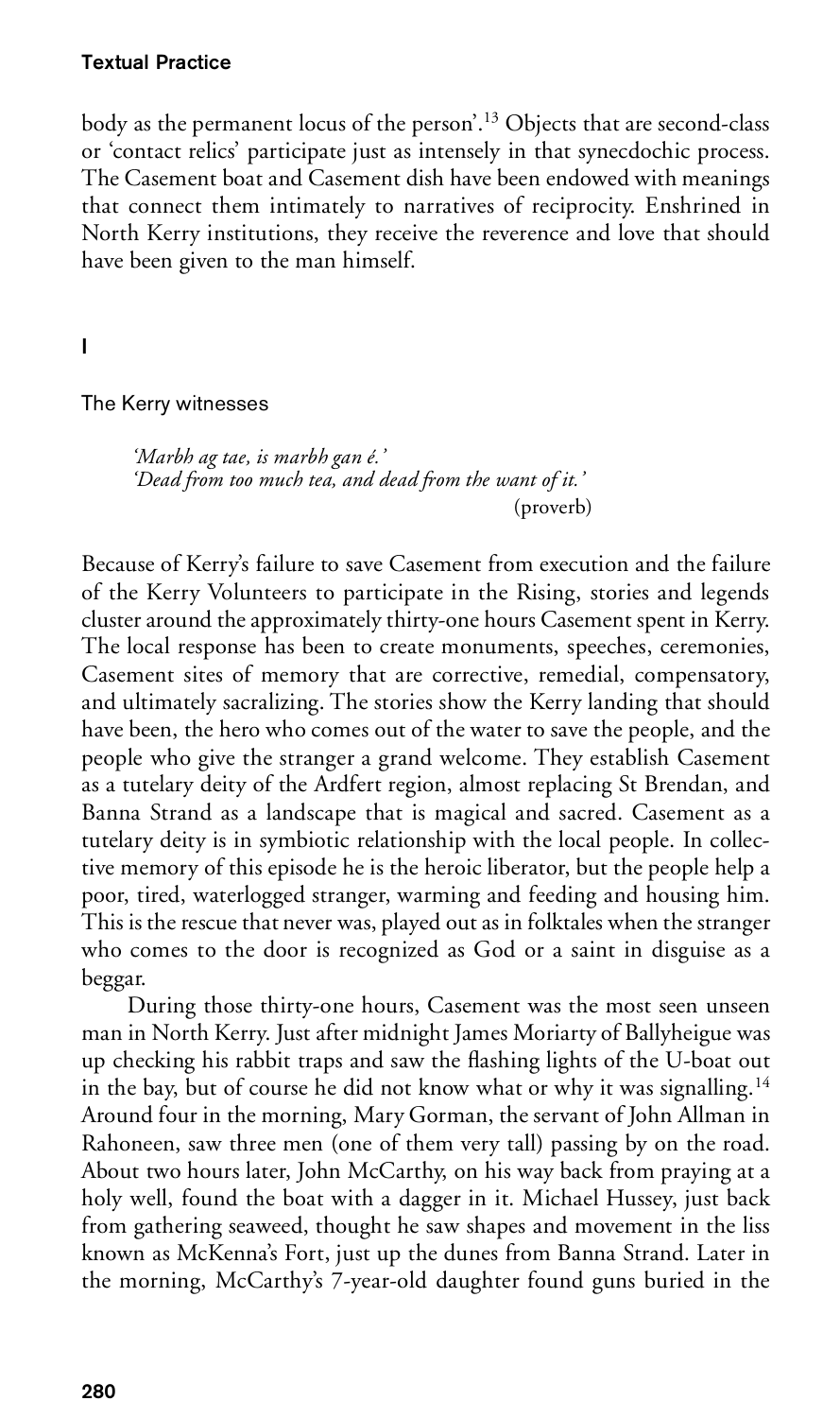sand near the boat, and soon a small crowd had gathered around the boat and the arms.<sup>15</sup>

Around eight in the morning, the two men who had landed with Casement, Robert Monteith and Daniel Bailey, were put in touch with Austin Stack, Commandant of the Tralee Volunteers, and asked him to rescue Casement. Bailey and Stack set out along with Con Collins, another Volunteer, but they were stopped by the police, who arrested Stack and Collins.<sup>16</sup> At one in the afternoon, when Constable Bernard Reilly, having heard all sorts of rumours, arrived at the fort (while Sergeant Thomas Ahern waited by the road), Casement did not give his real name or state his real purpose: he gave his English friend Richard Morten's name and claimed to be the author of a biography of St Brendan. Around 1.15 p.m., 12-yearold Martin Collins came by with a pony and trap, doing the messages for the Allmans (Mrs Allman was his aunt, and it was her pony and trap), and noticed that as Casement, now arrested, was leaving the fort with Reilly, he dropped a piece of paper. Martin returned it to him later, but it was intercepted by the police. After stopping at the Allmans' house, around 2.30 p.m. Reilly and Ahern took Casement to the barracks in Ardfert, where he was charged in the name of the Defence of the Realm Act with bringing arms into Ireland.<sup>17</sup> Lizzie Boyle and her friends, out walking in Ardfert, noticed the commotion as a tall man was marched into the barracks.<sup>18</sup>

At the barracks in Tralee, where Casement was taken later and spent the night, District Inspector Britton said to him, 'I think I know who you are, and I pray it won't go the way of Wolfe Tone.' Britton asked Casement why he had not shot the arresting constable and said he hoped Casement's presence would not become known in Tralee, because then 'the Volunteers would storm the barracks and "not a one of us would be left alive"'. Dr Michael Shanahan, who gave Casement aspirin, was shown Casement's photograph by Head Constable Kearney and asked if that was the man he had just examined: 'he said he thought not', but then went to the Volunteers to get them to spring Casement. (Collins and Stack were locked up in neighbouring cells, but they never saw Casement.)<sup>19</sup> Not wanting to give away the secret of the Rising, the remaining Volunteers purported not to believe it was really Casement. The next morning, the young Maurice Moynihan, later one of de Valera's most trusted officials, saw Casement being marched from the barracks to the railway station (now Casement station).<sup>20</sup> Casement's presence in North Kerry had been an open secret, known and not known for thirty-one hours, but the power, the will and the opportunity to rescue him never quite coincided during that time, and on he was sent, under police escort, to Dublin and thence to London. Casement was hanged for High Treason on 3 August.

Casement's stay in North Kerry was traumatic for everyone, those who failed to help him as well as those who betrayed him. A current resident of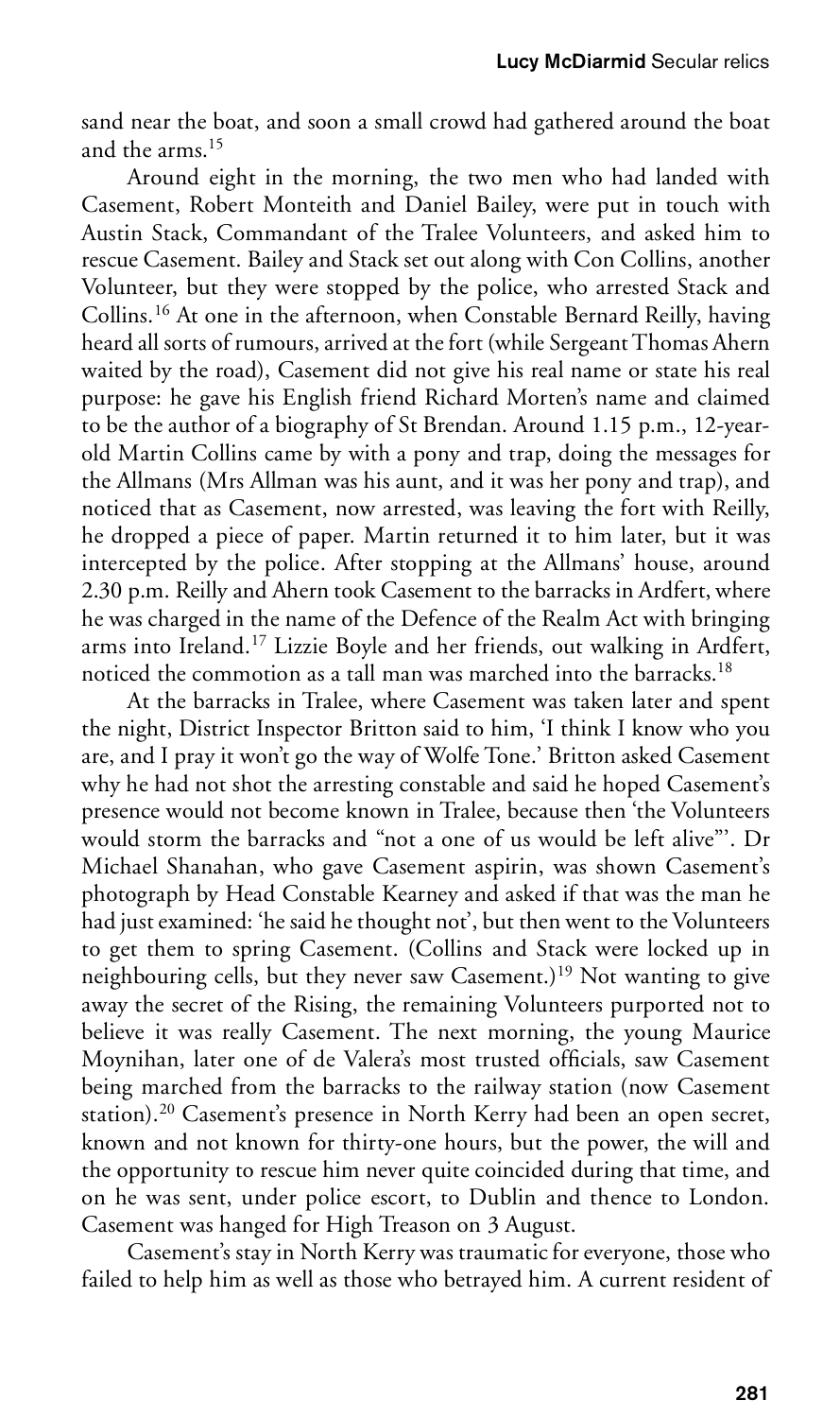Tralee, who told me that Casement left an 'imprint on our minds and hearts that was very disturbing', did not want her name used or her sentence quoted in its entirety. Another resident of Tralee who also did not want his name used claims to have heard a balladeer sing a song about Casement so insulting to the people of Kerry that it could never be written down or even quoted. The 'Kerry witnesses', people like Mary Gorman who happened to look over the half-door of the Allmans' house on to the road at four in the morning, were stigmatized in Kerry as traitors. The later police career of Head Constable John Kearney was ruined by his involvement with Casement, who had spent the night gaoled in the barracks.<sup>21</sup> And in Tralee, they blamed it on Ardfert: in the 1940s and 1950s, when Ardfert footballers played against Tralee, they were taunted with the cry 'Casement-killers!'<sup>22</sup> The first poem ever published about Casement, 'Banna Strand', appears to blame the beach itself: 'Oh, cruel star of destiny,/To guide him safe the wide world o'er,/To shield from perils far away,/And lose him on his native shore!'<sup>23</sup>

The return of Casement's remains in 1965 brought the whole circumstances of his 1916 landing to national prominence, and the literature on the subject records the dominant attitude in the rest of Ireland. Richard Murphy's poem 'Casement's Funeral' is typical:

. . . our new Nation atones for her shawled motherland Whose welcome gaoled him when a U-boat threw This rebel quixote soaked on Banna Strand.<sup>24</sup>

As Murphy interprets the Dublin ceremonies, they are atonement for the sins of the North Kerry witnesses, those backward people ('her shawled motherland') who did not give him the traditional Irish 'welcome' but 'gaoled him' when the poor man arrived helpless on their shores. David Rudkin's radio play *Cries from Casement as His Bones are Brought to Dublin* represents the Kerry witnesses not only as guilty but as conscious of their own guilt and of their need to ask forgiveness. As ghosts, they visit his body while it lies in state in the church at Arbour Hill:

**Young Kerryman.** John MacCarthy, farmer, Curraghane, Kerry. On my road home through the dark that morning, after praying at a holy well – I said – saw your boat and the dagger in it; then sent for the RIC. I am sorry.

**Young Kerry girl.** Mary Gorman, farm girl, saw you that morning pass the gate. They said to me What time was that? Half-four, I said. Four thirty? they said. I said, My usual hour to be up is four.  $-$  I'm sorry.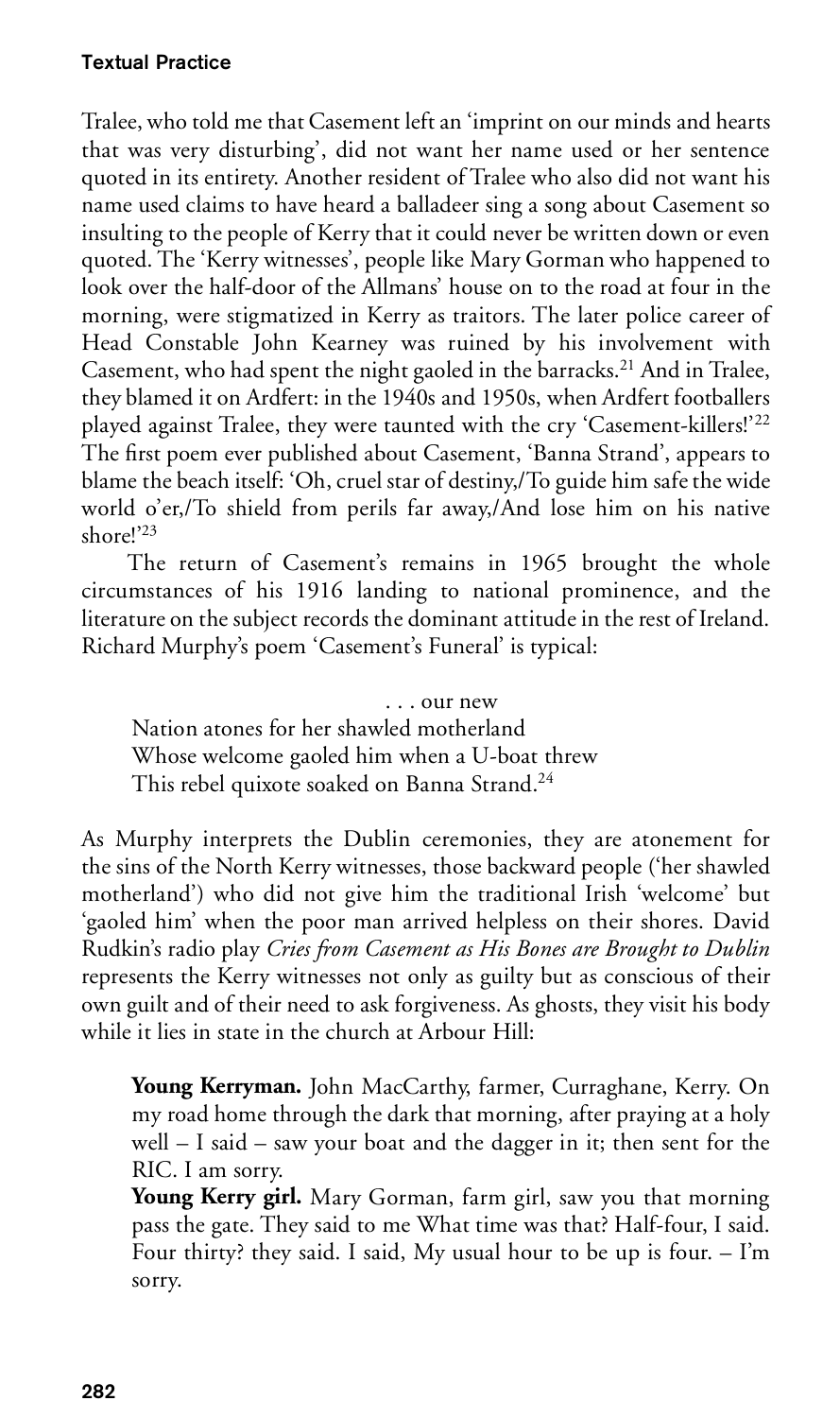**Elderly Kerryman.** Michael Hussey, him in the daybreak was driving seaweed in a cart. You thought yous three had hid from me. In the rath. But I was after seeing a strange light flash at sea the night before. I'm sorry.

**Young Kerry boy.** Martin Collins, with the pony and trap. At the rath. I seen ye tear a paper up in your hands behind ye, and went back later to see what it was. It was a code, I took it to the polis. I'm sorry what I done.

**Middle-aged Kerryman (professional class accent).** Doctor Shanahan, the doctor you spoke to in the Barracks at Tralee. I went to get what help I could. But all were under strict orders to do nothing that might abort the Insurrection. I am sorry.<sup>25</sup>

Or, as it was once put to me directly, 'They say the local people betrayed him'

Local stories of Casement's landing had of course been known in the area around Banna Strand, Fenit, Barrow and Ardfert for years, but they took official form, and went on public record, in April 1966, at the occasion of the ftieth anniversary of the Rising. The attitude of the Dublin-centred media from the previous year's reinterment, expressed in the *Irish Times* with headlines like 'Betrayal of Casement through ignorance', required a response.<sup>26</sup> In huge, two-inch boldface letters, the headline of *The Kerryman* (April 9, 1996) read: '*ARDFERT IS DEFENDED*.'<sup>27</sup> The article was largely quotations from a document put together by John Blackwell of Ardfert, a grandson-in-law of the John Allman for whom Mary Gorman had worked. His narrative, like all the other North Kerry material on the subject, not only destigmatizes the Kerry witnesses but restores the details of the testimony to the micro-purposes of all the people involved: a man walking across a field in his work clothes, a boy in a cart, children by a fire. Mary Gorman he describes as 'a girl who was only two days old when her mother died and got only a few days schooling before making her first Communion': after the trial she accepted passage to America and never returned to Kerry.<sup>28</sup> Martin Collins, says Blackwell, did not turn in the paper (with Casement's code) as a betrayal but as a favour, saying, 'You dropped this, Sir.' After the Civil War, Martin moved to New Zealand and never returned to Kerry. Kearney 'knew that life in this country would be intolerable' for him, and he emigrated to England in 1922.<sup>29</sup> Casement's landing had created a mini-diaspora.

Like the relation of ballads to national monuments, according to Luke Gibbons, Blackwell's stories exist 'in the margins between the personal and the political, charging a personal event or memory with the impact of a political catastrophe – and vice versa'.<sup>30</sup> Blackwell places the witnesses in the most intimate family contexts: he says that when the warrant for Martin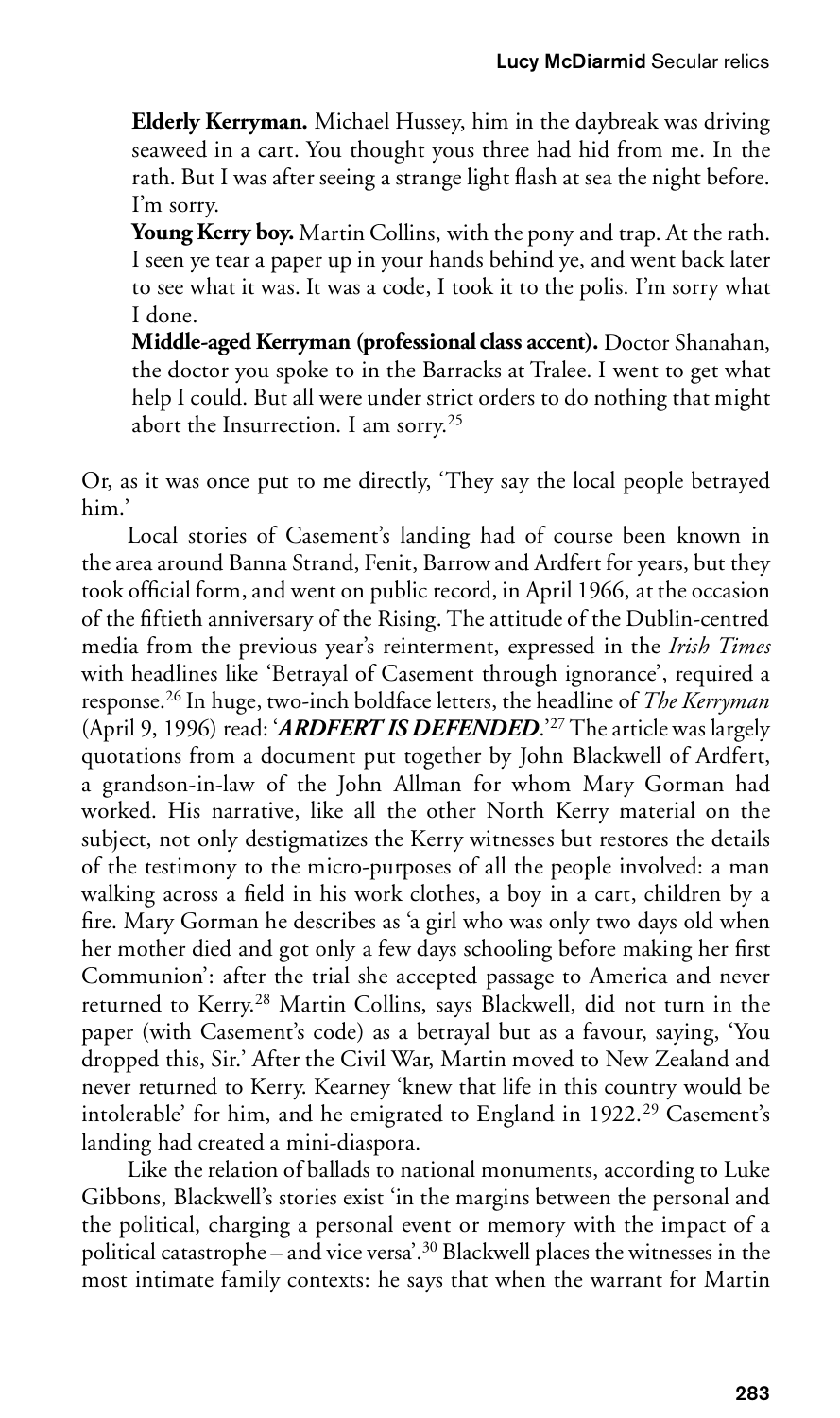came, his mother, who had ten other children, the youngest 5 weeks old, collapsed from the shock and did not recover for half a year. When John McCarthy saw the RIC men coming from a distance, 'he cleared down the sandhills from them. His wife informed them she did not know where he was. They remained on until nightfall', so he stayed away from home. They returned two days later 'at the dead hour of night', surrounded the house and got him. McCarthy, by the way, refused to accept the witness protection: he said, 'All I want is to be let out of this wretched place and when I go home I will not be afraid of anyone as I never harmed any person [in] my life.<sup>'31</sup>

Those sandhills that hid McCarthy from the RIC offer a glimpse of the animate landscape that surrounded the Kerry witnesses, protecting the indigenes but giving trouble to a *Times* reporter who complained of his 'weary walk' after the 'so-called road' ended.<sup>32</sup> A year later, on the Sunday nearest the anniversary of Casement's execution, Thomas Ashe (a Kerryman from Dingle) delivered an oration at what the tuppenny pamphlet in which it is reprinted calls 'Casement's Fort, Ardfert'. McKenna was already replaced: the territory had been Casementized. Ashe addressed the 'Men and Women of Kerry' in an oration that establishes a mutually supportive relationship between hero and landscape. As Ashe represents Casement, he is the deliverer come from the sea:

Since my very childhood on the side of the hill or the shores of Dingle Bay, I heard old native speakers of Corcaguiney tell us of the prophecy by St. Columbcille . . . that stated an O'Donnell would land on the Sands of his native land, and that he would bring liberty to the shores of Ireland . . . this mystical O'Donnell [would] land on the strand with a powerful army and powerful armaments . . . and he did come. The mystical man of Columbcille's prophecy came; he came unknown, but I tell you he is not unknown today. He did not bring with him that great army . . . but he brought with him a loving heart and an undaunted spirit that will live in Ireland as long as any man will live who believes in the Irish ideals of an Irish republic.<sup>33</sup>

Ashe's oration may be the first recorded instance of Kerry revisionism, transforming a military fiasco into a spiritual triumph.

Banna Strand has been the site of many later public rituals. The 1966 ftieth anniversary ceremonies in Kerry began at Banna Strand: people were bussed there from Tralee, Ballyheigue, Listowel and all around to acknowledge formally and publicly the official sacralizing of the ground: 'Air Corps planes will fly low in salute over the sandhills at Banna during the ceremony in which the first sod on the site of a memorial to Roger Casement and Robert Monteith will be turned by Monteith's daughter,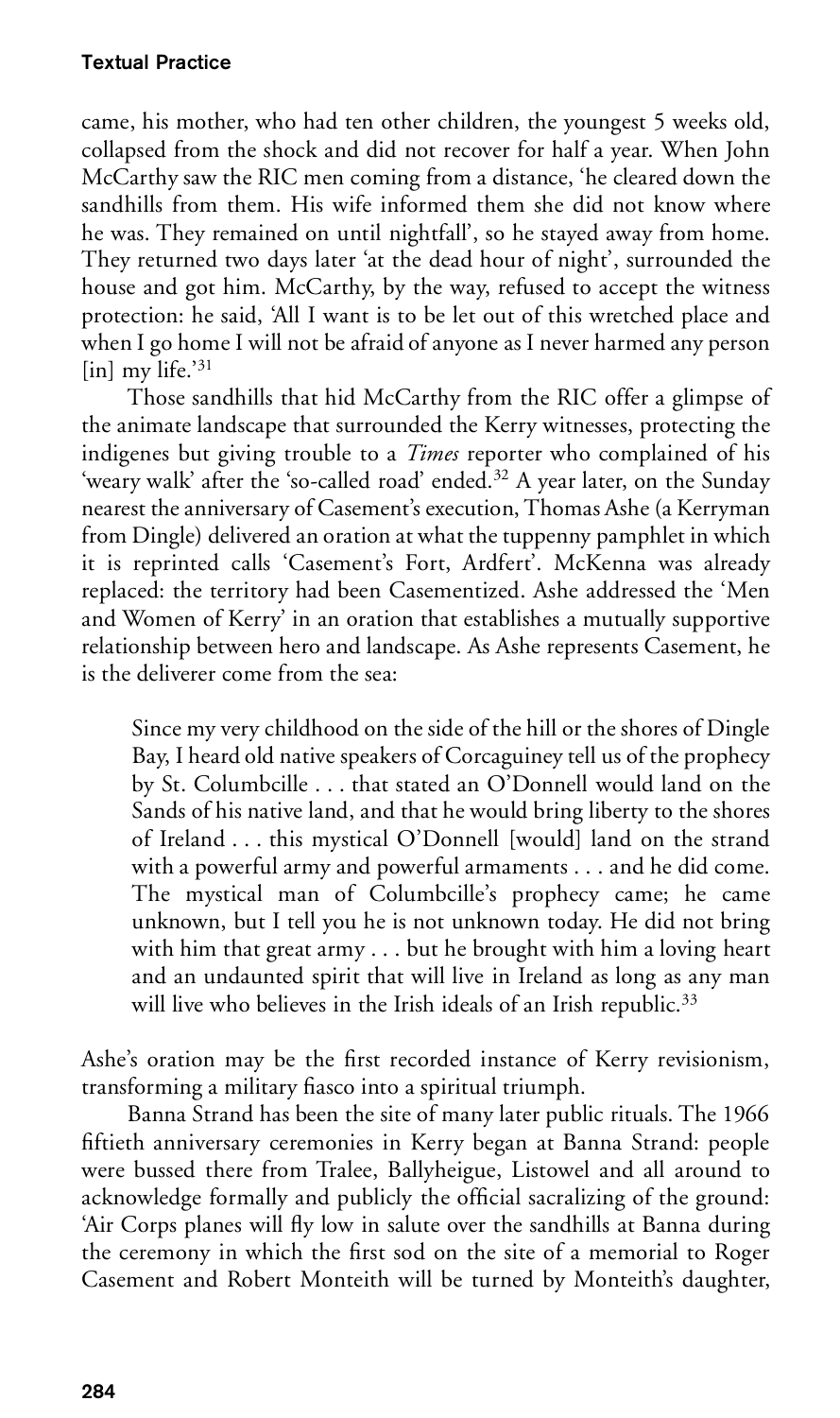Mrs. Florence Monteith Lynch, who is flying from New York.<sup>'34</sup> The submarine captain, another German officer, and three sailors from the *Aud* were also invited to the ceremony. The inscription on the finished monument reads, 'At a spot on Banna Strand adjacent to here Roger Casement – humanitarian and Irish revolutionary leader – Robert Monteith and a third man came ashore from a German submarine on Good Friday morning 21st of April 1916 in furthering the cause of Irish freedom.'

Casement as a tutelary deity exists in especially close relationship with the Kerry witnesses. On Banna Strand he is strong, the liberator, the deliverer, who has come to save the oppressed people. But up from the strand, on the domestic front, they are strong: in the stories told about people's encounters with Casement in Kerry, they help the mysterious stranger, giving him a welcome that was never reported properly. The stories emphasize the hospitality, not the capture. As Blackwell writes, if only Casement had knocked on a door and explained his situation, 'the desperate difficulties [he was] placed in would have been solved immediately by any one of those friendly, hardworking, respectable people'.<sup>35</sup>

One narrative in particular shows the intimacy between Casement and his Kerry friends. As Helen O'Carroll put it directly, 'My greatgrandmother gave Casement a cup of tea.'<sup>36</sup> O'Carroll (Director of the Kerry County Museum in Tralee) is John Allman's great-granddaughter and knows the story from her family. When Martin Collins drove by in that pony and trap, he was bringing the messages from Ardfert to Mrs Allman, and at the same time John A. was walking through the field opposite inspecting his cattle. The two members of the Royal Irish Constabulary were in the process of arresting Casement and noticed that he was too weak to walk, and Allman said, 'When I go back I will change my clothes and drive you over, as I would be going to Ardfert anyway to do the stations.<sup>37</sup> At that moment Martin Collins drove by, and the RIC commandeered his vehicle ('a light two-wheeled carriage with springs'), but decided to let Collins return to Mrs Allman first. Thus Casement and Ahern were in the trap; Allman and Collins walked home behind it; and Reilly walked back to Ardfert. Here is Blackwell's account of the hospitable act that ensued:

Ahern took the messages in and told Mrs. Allman what had happened. She said he [Casement] must be starved with the hunger, that if he liked she would get his breakfast for him. When Ahern asked him he agreed. He helped him off the car and into the kitchen. . . . Mrs. Allman related that he appeared to be a man who did not want any conversation, or was so distressed he was unable to say anything, with the result she carried on with her own work. While he was eating there were only two small children for the most of the time in the kitchen with him, and knowing as he must the incriminating nature of the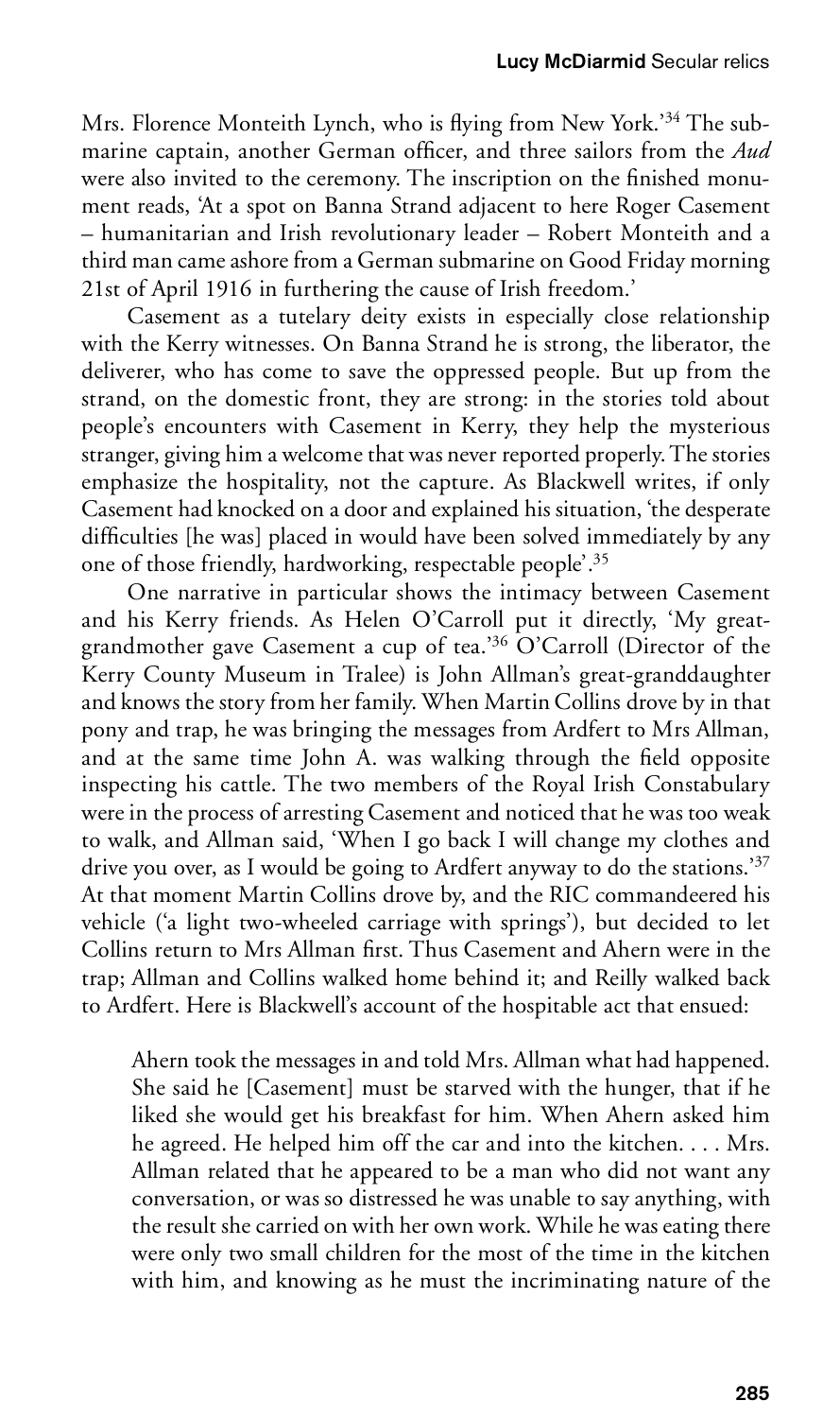paper he had in his pocket, why he did not throw the thing into the open fireplace is a mystery.<sup>38</sup>

Those children were Kitty and Nora, Helen's grandmother and great-aunt; O'Carroll adds their memory, that 'they saw this man sitting in a chair coughing and shivering, drinking his tea and eating his breakfast'.<sup>39</sup>

Casement, it seems, met with hospitality everywhere: John Kearney, the Head Constable at the Tralee barracks, 'ensured that Casement was treated with the greatest humanity and dignity during his detention'.<sup>40</sup> Having recognized Casement even without his famous beard, Kearney 'realised the important status and international reputation of the prisoner'. Casement was not locked in a cell; instead, he spent the night 'in the barracks' kitchen', sitting much of the rest of the time 'in the private quarters occupied by John Kearney and his family': in other words, they took him into their home. 'We became close friends', Casement later told his lawyers of the pleasant night spent in gaol in Tralee.<sup>41</sup> Were it not for the fact that Casement was 'detained', it could almost be said that the Kearneys gave Casement *céad míle faílte*. Kearney's children

. . . recollect Roger Casement admitting to their father that he was very hungry. When asked by Head Constable Kearney what he would like to eat, Casement replied 'I would love a steak.' This request conflicted with normal Good Friday practice in a Catholic home but the steak was procured and cooked by Mrs. Kearney. It was relished by Casement. He wanted to give the children some token of his appreciation for the hospitality given to him by the Kearney family but John Kearney would not permit it.<sup>42</sup>

This story makes compatible types of reverence that might ordinarily seem incompatible. Already semi-sacral, Casement with his hunger trumps the sacral dietary customs of Good Friday. Feeding a martyr on his way to execution must surely be an excusable exception to Catholic practice. Casement's 'appreciation for the hospitality' is important to record, but so is Constable Kearney's sense of professional responsibility. Three value systems – nationalist, Catholic, professional – are invoked, observed and respected in this narrative, which seems constructed, however unconsciously, precisely for that purpose. Mrs Kearney's acquiescence to Casement's carnivorous needs shows her intuitive sense of the holiness hovering about Casement. And because Constable Kearney's nationalism has already been suggested, his adherence to RIC duty on the small matter of the 'token' may be mentioned without any anti-nationalist implications.

Casement did, however, leave such a token, and the *Kerry Magazine* article from which these anecdotes are taken emphasizes the way in which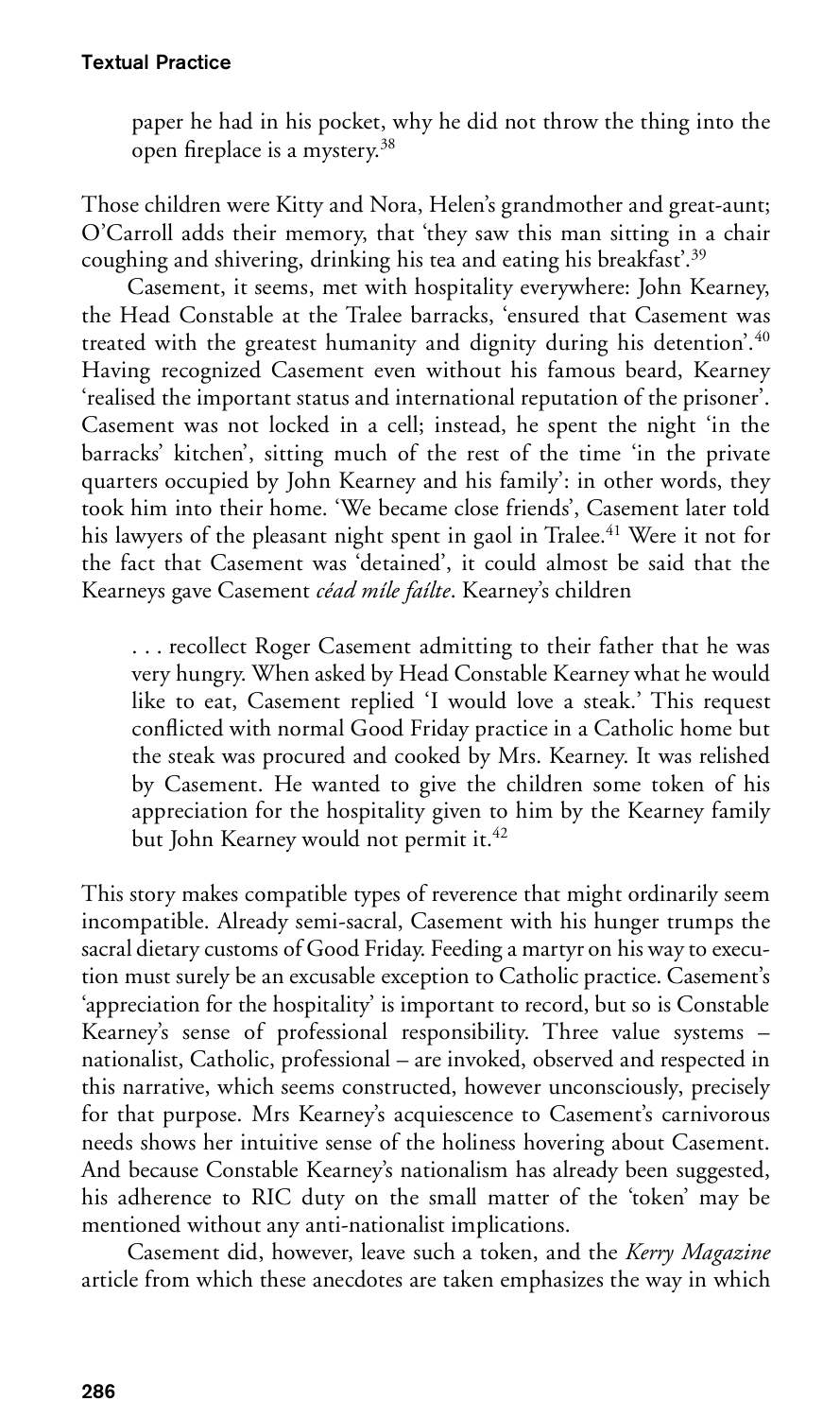Kearney returned it. Casement left his watch behind, a gesture of reciprocity made in spite of his host's refusal. The 'official channels' by which the watch ought to have been returned to Casement would have been through the colonial state apparatus: it ought to have gone to 'the County Inspector at Tralee and to the British Authorities via the Inspector General at Dublin Castle'. But closet patriot that he was, Kearney sent the watch 'to Casement's Defence Counsel' George Gavan Duffy, as if a host were returning a friend's property to the person with nearest access to him.<sup>43</sup> Both gestures in this exchange were deliberate and oblique: Casement did not give the watch directly, but he left it behind. Kearney did not retain the watch, but he returned it as if to his guest, not as if to his prisoner. The watch's route affirms a taboo but not precisely illegal friendship, its small gestures of nationalist solidarity made within the confines of the colonial state. The next morning Mrs Larkin, wife of Constable Larkin, gave Casement tea and eggs, for which Casement reimbursed her.<sup>44</sup> All of these gestures – the cup of tea, the Good Friday steak, the gift of the watch, the Saturday breakfast – were invisible to the rest of the world, indeed to the rest of Ireland, but they were remembered in North Kerry, and they were recorded.

Years later, the residents of North Kerry were still thinking about rescuing Casement. Growing up in Spa, near Banna Strand, in the 1940s, the young Margaret MacCurtain used to walk up and down the beach wondering, 'what if Kerry had risen to the occasion and hidden Casement and helped him to be reunited with the forces in Dublin? How would things then have been different?' She thought of the whole episode in suppositional mode, also asking herself, 'if I had been Mary Gorman, what would I have done? could I have made a superior moral decision?'<sup>45</sup> In his *Kerryman* article Blackwell, in similar suppositional mode, relives the fiasco of Austin Stack's rescue attempt, noting that the car 'passed through Ardfert at the same time as Ahern and Reilly were looking at the boat in Banna', but before they had found Casement: 'As a matter of fact, had the car gone back the short journey to the fort and kept travelling he would [have been] at least 40 miles away from it at the time Reilly saw him there.'<sup>46</sup> Although the people of North Kerry were unable to rescue Casement, their stories show how they fed him and pampered him, treating him as a welcome guest. Eighty years later, they were able to rescue Casement relics, situating them in places of safety and honour.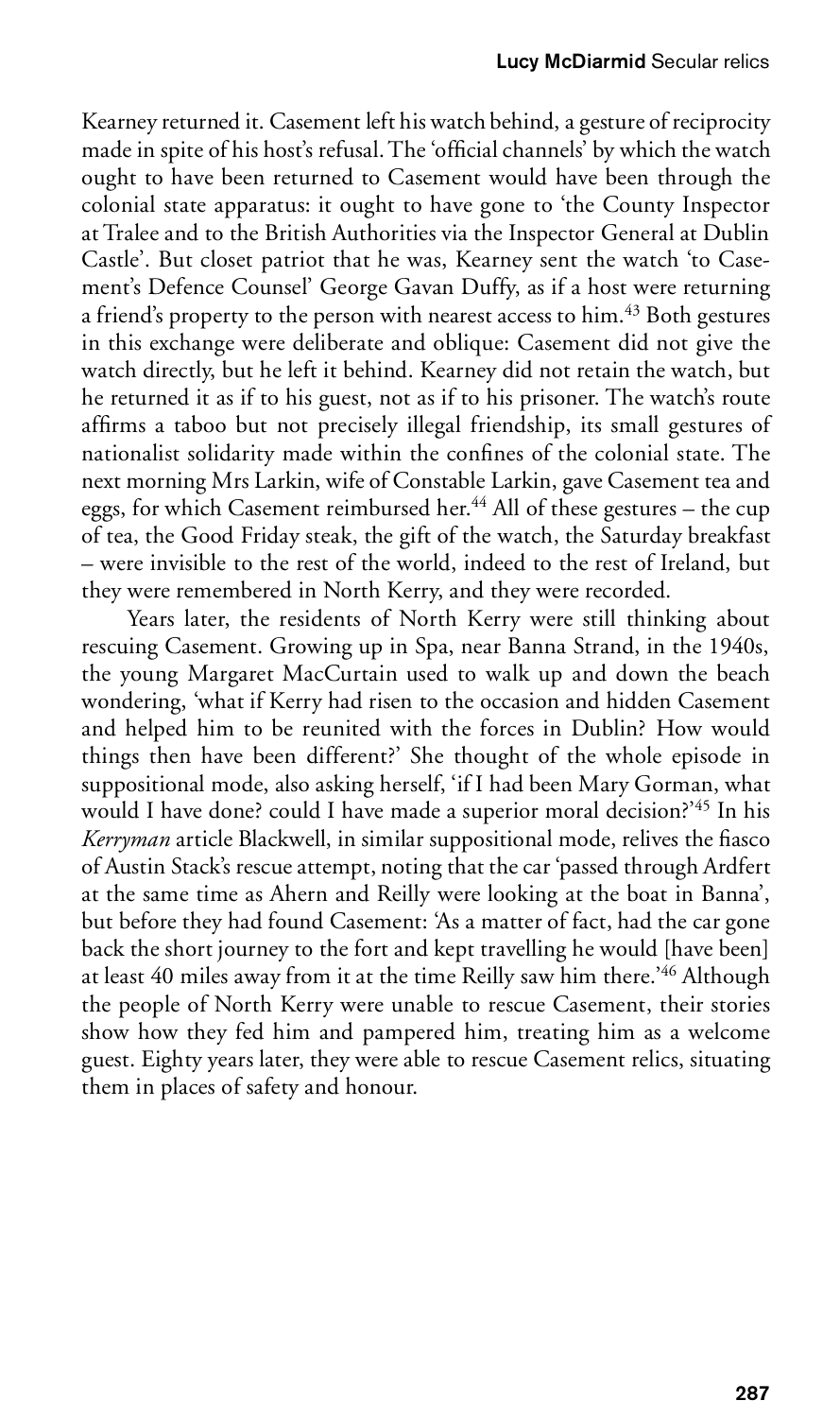The boat and the dish

*Nor is it surprising that religious art and literature both detailed the process of reassemblage of parts into whole and, underlining the nature of part as part, asserted it to be the whole.*

(Caroline Bynum, *Fragmentation and Redemption: Essays on Gender and the Human Body in Medieval Religion*)

Resting on a pile of rocks under the bizarre looming shadow of the skeleton of the second largest whale ever to have come ashore anywhere, the small grey wooden rowboat looked a little out of place, as most objects would under so many bones. The alleged 'Casement boat' certainly did not look holy in the Ballyheigue Maritime Centre, where it was housed between 1996 and 2001. Now in its own small room in the North Kerry Museum at the Rattoo Heritage Centre, where it was translated in the late winter of 2001, the boat has acquired an atmosphere of historical seriousness – a tricolour and period (First World War) binoculars decorate the space – though inevitably it still occupies a secular realm. The large room just outside the boat's little space, filled with stuffed birds, coats-of-arms, a pulpit, antlers, glass jugs, coach wheels and seashells looks comfortably material. To the south, in Tralee, the Casement dish, framed behind glass



Plate 1 Casement dish in Scoil Mhic Easmainn, Tralee, Kerry. © Breen Ó Conchubhair.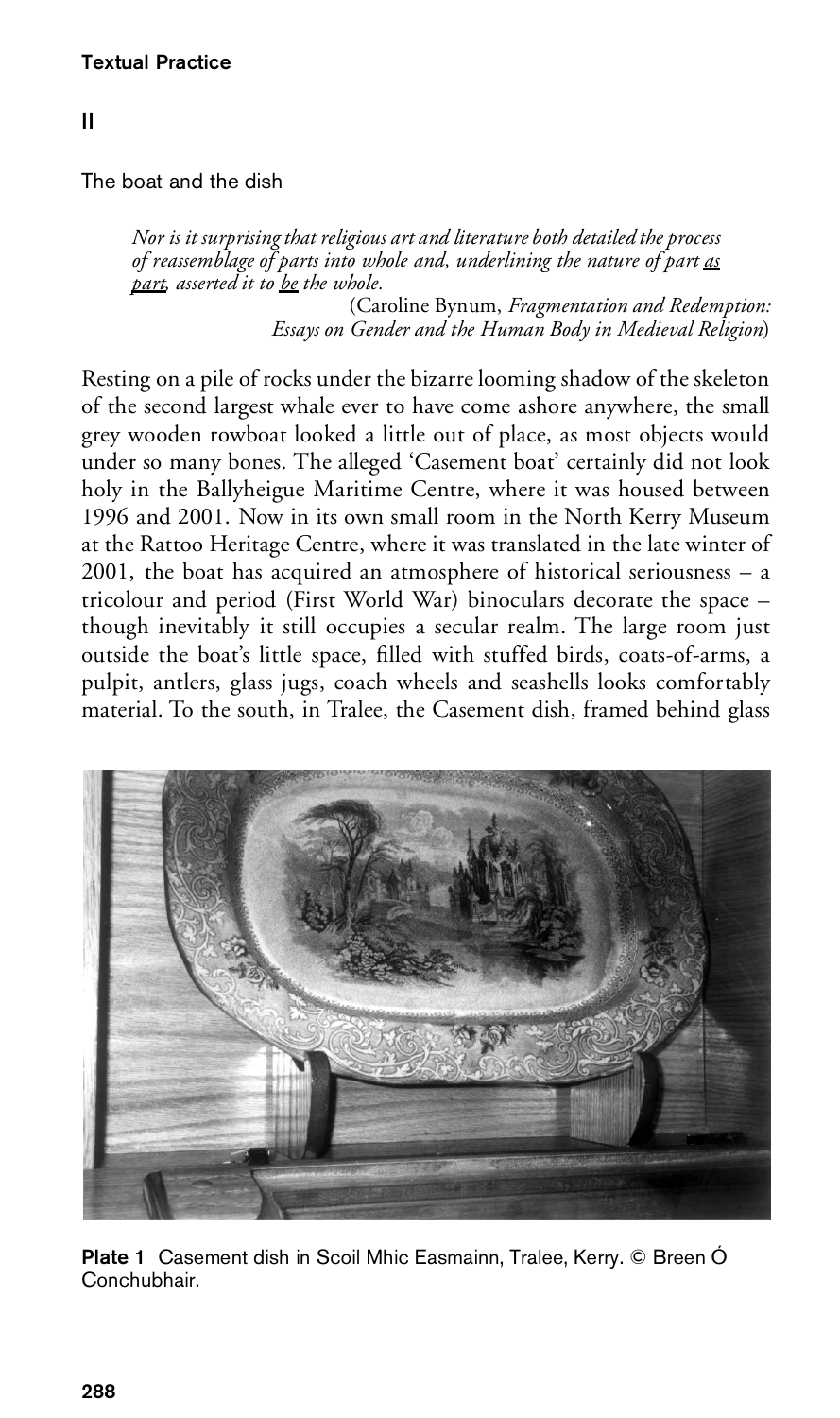

Plate 2 Casement boat in Ballyheigue Maritime Centre, Kerry (1996–2001).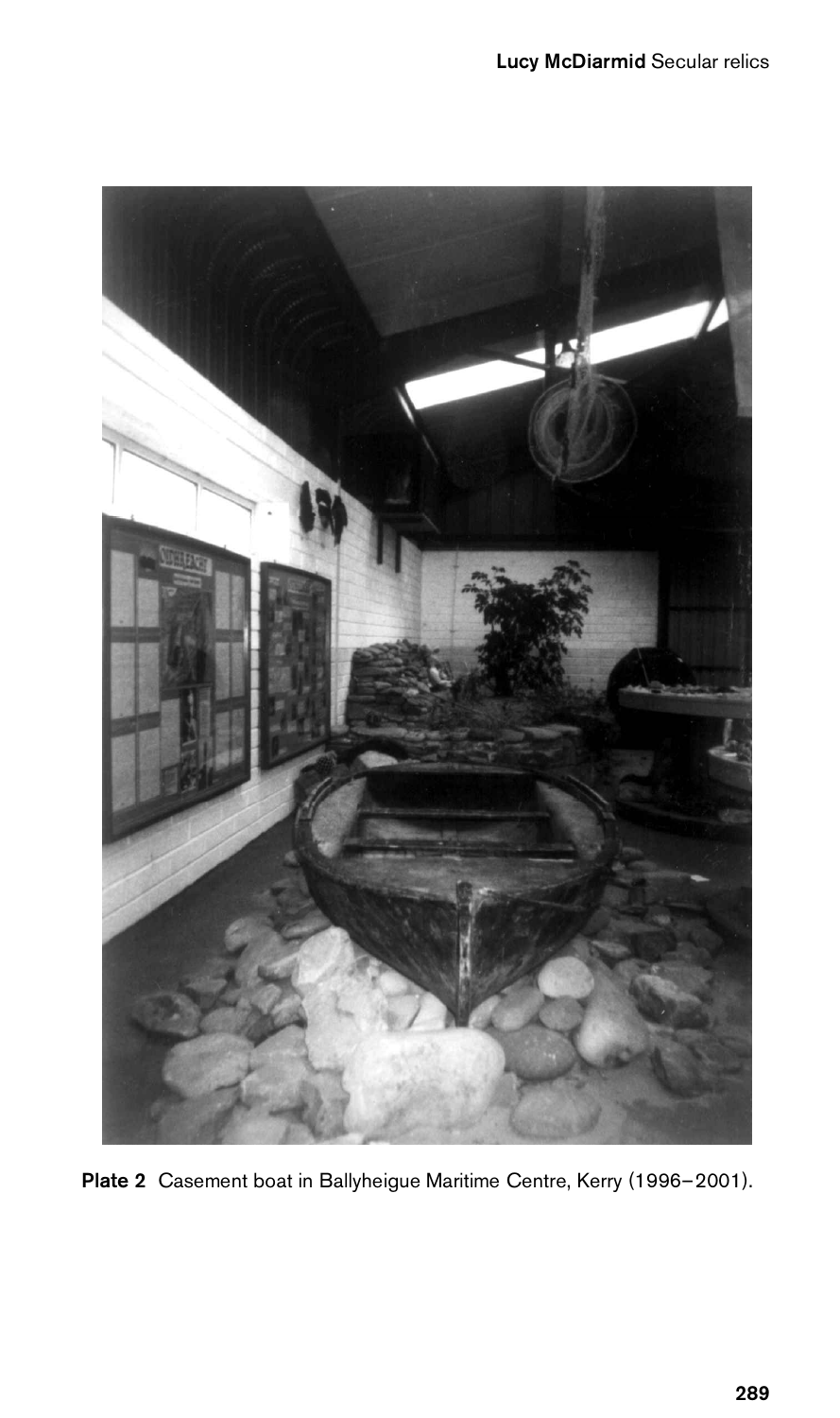

Plate 3 Whale skeleton in Ballyheigue Maritime Centre, Kerry (boat back left).

in the staffroom of Scoil Mhic Easmainn, exists in safe and respectful separation from its surroundings.

These two relics of Roger Casement's final days derive their meanings not only from the material circumstances in which they are kept but from the narratives of his brief time in North Kerry, and they must be understood in that framework. For years in Cork (the boat) and Dublin (the dish), these relics-in-waiting needed only the right combination of circumstances to get them to Kerry. During their long periods of dormancy, the relics' status was ambiguous. Patrick Geary's analysis of medieval saints' relics shows that their values, also, experienced 'considerable fluctuations in both the short and the long term'. At the local level, the fluctuation

seems directly related first to the impetus of the clerics responsible for promoting the cult – their efforts at elevations or translations (formal, liturgical processions in which remains of saints were officially recognized and transported from one place to another), the erection of new shrines, the celebration of feasts, and . . . second to a rhythm of popular enthusiasm in which miracles seem to have led to more miracles, only to die out again in the course of the year. New efforts on the part of the clergy, or the celebration of the next feast, could begin them anew.<sup>47</sup>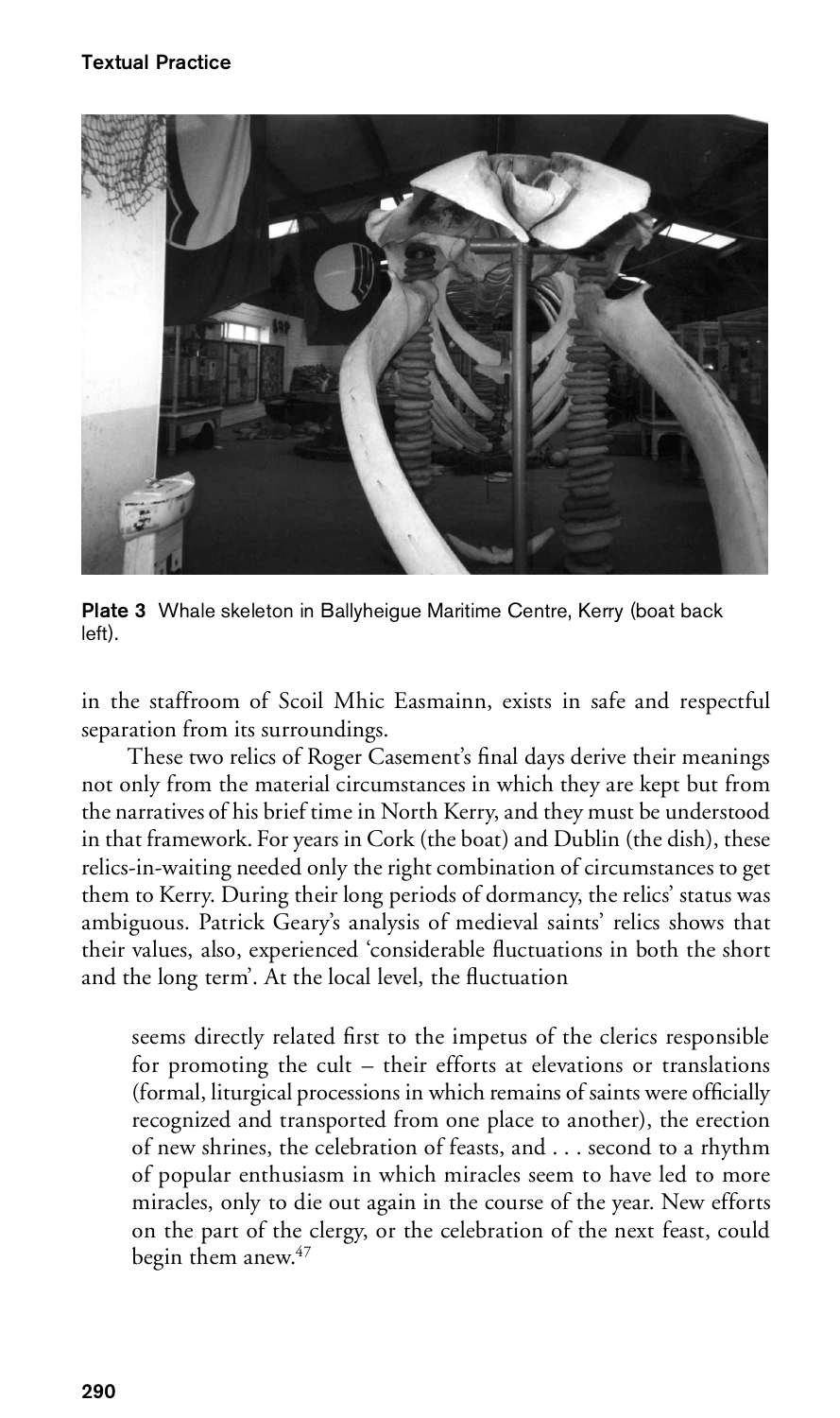

Plate 4 Casement boat in North Kerry Museum, Rattoo Heritage Centre, Kerry.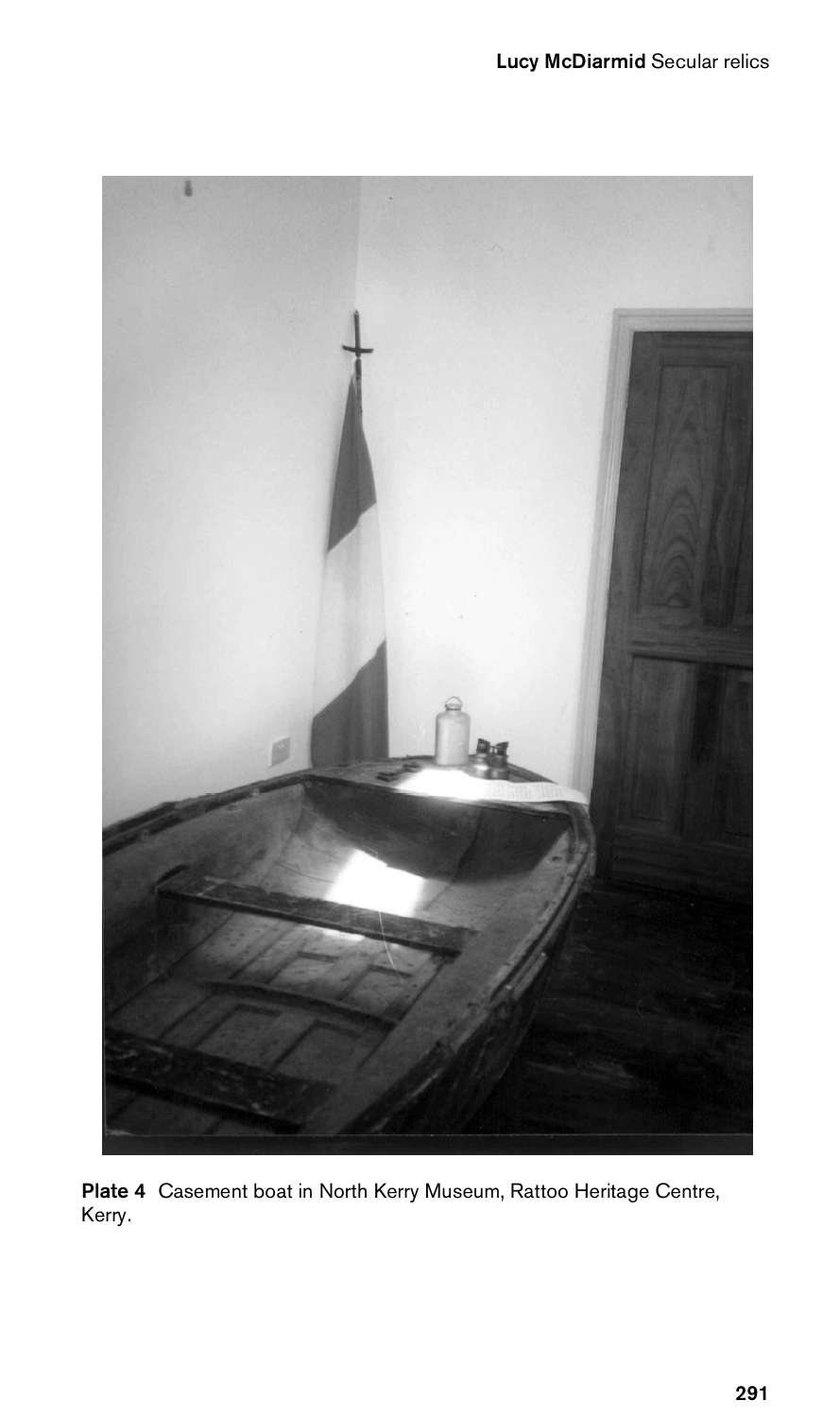A mixture of intense emotion, Celtic tiger prosperity and North Kerry networking ultimately achieved the elevations of the two Casement relics. But even at the low end of that 'fluctuation', at times when the objects seem to have been inert or ignored or by default culturally constructed as junk, they were in a sense gravitating towards North Kerry.

The Casement relics have peculiar, though parallel, biographies: from the moment Casement touched them, both were instantly 'singularized', never again functional (no one ever put the boat on the water or ate off the dish again) or sold for functional purposes.<sup>48</sup> But the planet is full of a lot of clutter, much of it belonging to Irish patriots: in a world that keeps track of Daniel O'Connell's razor (in the Christian Brothers' Allen Library), de Valera's buttons (in the possession of Joseph McGarrity, transferred to Dennis Clarke, who gave them to Kilmainham Gaol), Casement's pocket handkerchief (in the McGarrity Collection at Falvey Library, Villanova University), Casement's consular calling card (in the Linen Hall Library, Belfast), and many other bits and pieces, some stuff must occasionally disappear from public access and not be missed. Their biographies show the tendency of objects to sink to the status of clutter, unless otherwise elevated by strong cultural forces.

The boat's biography is marked by a continually contested status. From the start it was caught up in political conflict: the imperial war between Germany and England, the colonial conflict between Ireland and England, and the ideological conflicts of the long-running Roger Casement diary controversy, which made everything to do with his memory potentially embarrassing. If institutions or groups 'expand the visible reach' of their own power through asserting the right to define objects, the conflicting cultural definitions of the boat reveal how far that power could reach.<sup>49</sup> First, of course, the boat was a vehicle, a purely functional item that could fit inside a submarine. Captain Weisbach refused to give the three disembarking Irishmen a motor for it, fearing the noise would excite interest, so it was as a rowboat (or dinghy, as it is sometimes called) that it came to Banna Strand.<sup>50</sup> Almost from the start of the boat's Irish history, there was a tendency for the powerful to attempt to minimize interest in it, to keep it inconspicuous. Already it looked like a boat that might create problems. Of this notorious landing Robert Monteith, one of the three men, has written, 'So there we were, three men in a boat – the smallest invading party known to history.'<sup>51</sup>

Left alone on Banna Strand, the boat became salvage: around four in the morning a local man, John McCarthy, saw the boat and wanted to turn it in for cash. It was traditionally the right of those who found salvage to claim it – 'finders keepers' – but all such finds had to be reported to the RIC. As soon as it was light, a crowd of people stood gazing at all the stuff, several of them taking small items as souvenirs. Before the boat could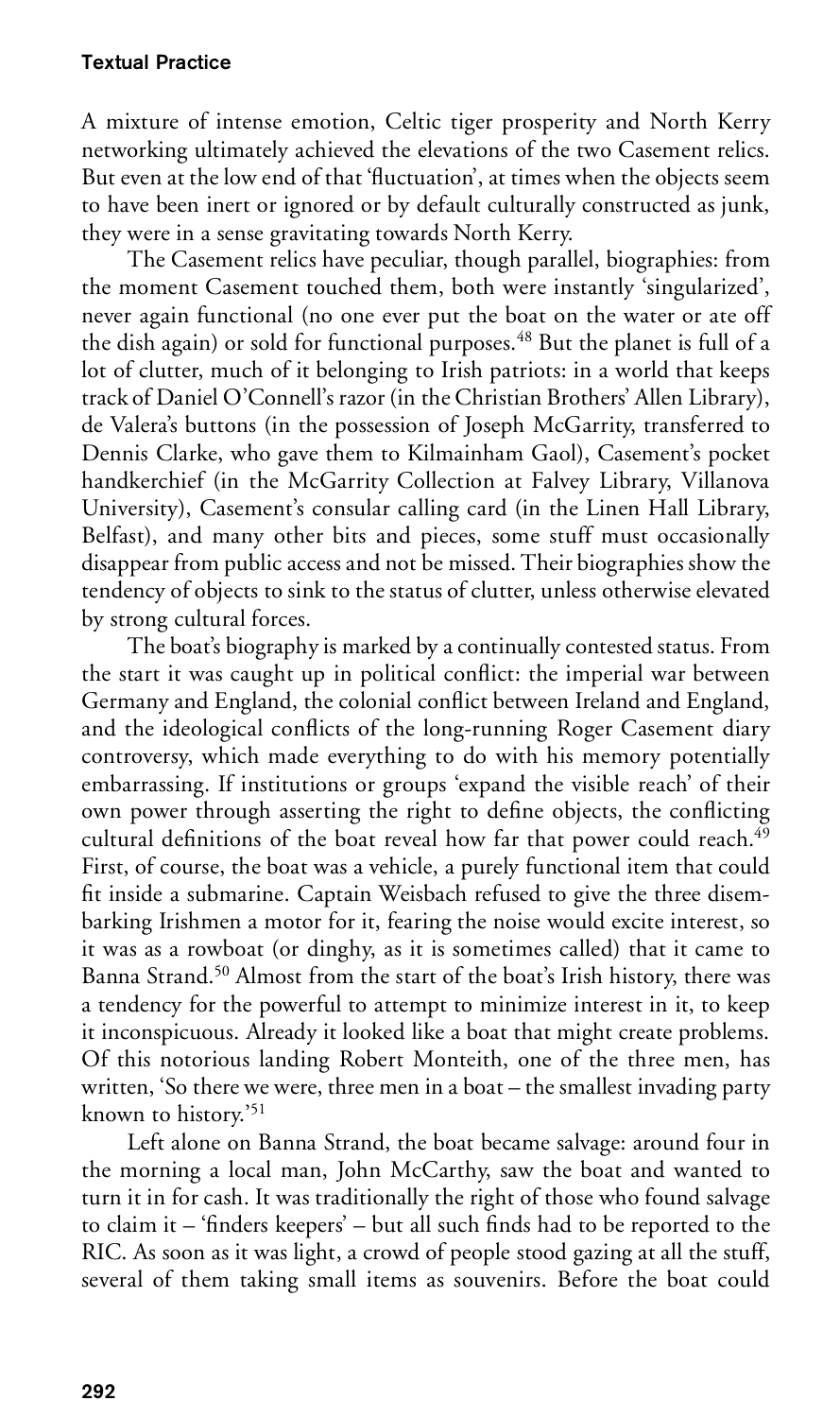be redeemed as salvage it became evidence to be used against Casement. It was photographed in Tralee, once with the arresting Constable and Sergeant standing behind it, and once with the County Inspector of the RIC.<sup>52</sup> Not the boat itself, but a photograph of it, was used in London at Casement's trial for High Treason.<sup>53</sup> From Tralee the boat was moved to the naval dockyards at Haulbowline, County Cork.

The boat remained in Haulbowline for eighty years, and in that time its status remained deliberately obscure. Was it old evidence? Great War artefact? dormant relic? Surely after Casement was hanged, it was no longer needed as evidence: why was it kept? Possibly because no one gave an order for it to be destroyed. It is hard to determine how it was culturally constructed until it emerges into notice again. In October 1950, one Captain Daniel Spicer, formerly of Kerry, a naval officer of the Southern Command stationed in Haulbowline, asked, 'Is that Casement's boat?' and – as Teddy Healy of Ballyheigue tells the story – the officer who answered said, 'I don't know, but there's something special about it. It can't be moved.'<sup>54</sup> For thirtyfour years it had been a boat that had 'something special about it' and 'couldn't be moved', but whose identity appeared not to be known. Spicer's interest had been triggered by Monteith's April 1950 visit to Banna Strand, a ceremonial occasion on which the 'people of Kerry presented him with an illuminated address as a token of their esteem'.<sup>55</sup>

Captain Spicer's correspondence about the boat with a number of people, including Monteith, and Monteith's correspondence about the boat with the Department of Defence in Dublin, now form part of the boat's official pedigree. Like the *authenticae* that confirmed the sacral status of medieval relics or the registration papers that give a dog's breed, markings and genealogy, the letters in a black binder go with the boat: when the boat was moved from the Ballyheigue Maritime Centre to the North Kerry Museum in late winter 2001, the binder went too. It rests in the museum's office, where it may be consulted by visitors. The letters are so numerous because the boat's authenticity was contested for so long: like the submarine captain who didn't want the boat to be heard, the Irish Minister of Defence didn't want to hear about it. He must have wanted the problem to go away, but Spicer and Monteith were tenacious.

The cultural construction of the boat as a relic was created through the friendship of Spicer and Monteith. Back on Good Friday 1916, while Casement was attempting to hide in McKenna's Fort, his two companions went to seek help. (One of them ended up testifying against Casement at the trial.) As the other man, Monteith, tells the story, they sought out the Volunteers in Tralee. Spotting nationalist newspapers in a window, they entered the adjacent newsagent's shop. The owner was a Mr Spicer, who (after some initial cautious scepticism) called the local Volunteers. Soon Monteith was on the run in southeast Ireland for six months with a £1000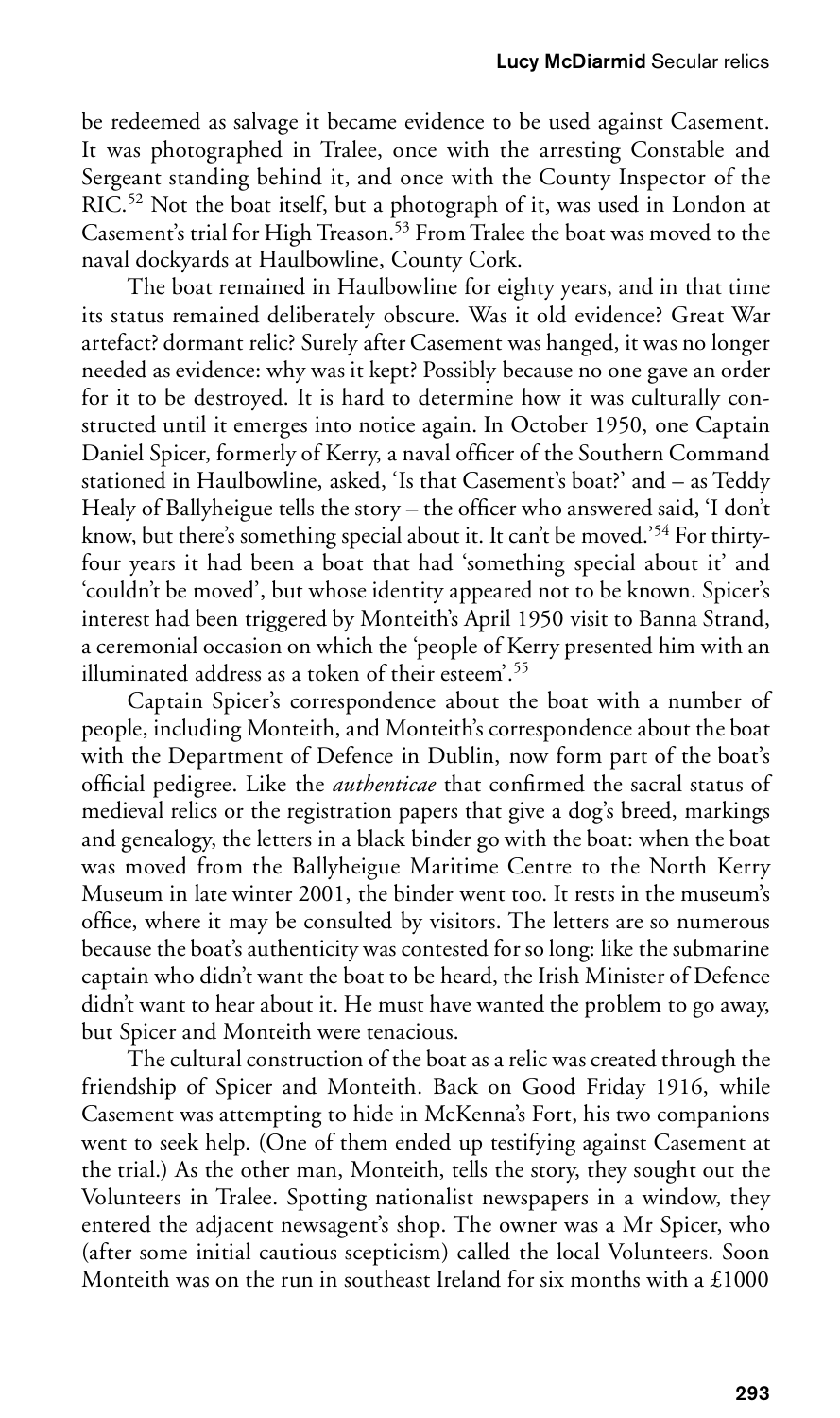price on his head; the Spicers were the first of many people who helped him.<sup>56</sup> This Spicer was the grandson of that family: he had read Monteith's book *Casement's Last Adventure*, and although he had not seen the boat at the time, he had seen photographs of it. He had guessed that the mysterious boat in Haulbowline was the Casement boat, and he got in touch with Monteith, who was then (1950) living in Dublin. In the correspondence related to the attempted authentication of the boat in the early 1950s, about thirty letters between Spicer and Monteith, between Spicer and various naval officials, and between Monteith and the Irish government, the boat itself becomes identified with Monteith's gratitude for the Spicers' hospitality, both in 1916 and in 1951, when he and his wife stayed with Captain Spicer and his wife.

On the very day he viewed and authenticated the boat (27 October 1950), Monteith told the *Cork Examiner* how the Spicer family had helped him in 1916, and said, 'The boat is mine, and if I am allowed to do so I would like to have it presented to the citizens of Tralee, because it was found on the coast of Kerry. The people of Kerry helped me to get away.'<sup>57</sup> This Kerry Casement lore writes the story as one of hospitality rather than betrayal: Kerry hospitality saved Monteith's life. His claim to ownership derives from the German U-boat captain, who singled out Monteith as the one responsible for the boat and gave him lessons in managing it. The boat becomes an item of exchange, his gift to Kerry for harbouring him – just as Casement wanted Chief Constable Kearney to have his watch. The renewed friendship between the two families was inseparable from a kind of reliving of the events of 1916. Mrs Spicer wrote a poem called 'Casement's Calvary', which Monteith praised in one of his letters.<sup>58</sup>

The Irish government's resistance to accepting the boat as the genuine article generated a correspondence that forms a classic example of the contest between centre and periphery. The government did not have a fully articulated point of view: the Department of Defence simply objected to every claim advanced by Monteith. When on 31 October 1950 Monteith wrote with his authentication, the Department wrote back that the real boat had been sent to London in 1916 and was in the Imperial War Museum. Monteith wrote to the Museum and got a letter affirming that it wasn't there, and sent a copy on to Dublin. Finally an official in the Department of Defence, having clearly constructed the boat as a nuisance, wrote to Monteith: 'I have now had most exhaustive enquiries made into the history of the boat mentioned, and as a result, I am satisfied that it is not the boat used in the Banna landing in 1916.'<sup>59</sup> Why these insistent denials? 'It was because of the homosexuality', said Teddy Healy.<sup>60</sup> To the government, the boat was a dubious minor relic associated with a dubious patriot; to Monteith and Spicer, it was a testimony to hospitality. As Monteith wrote to Mrs S. in 1953,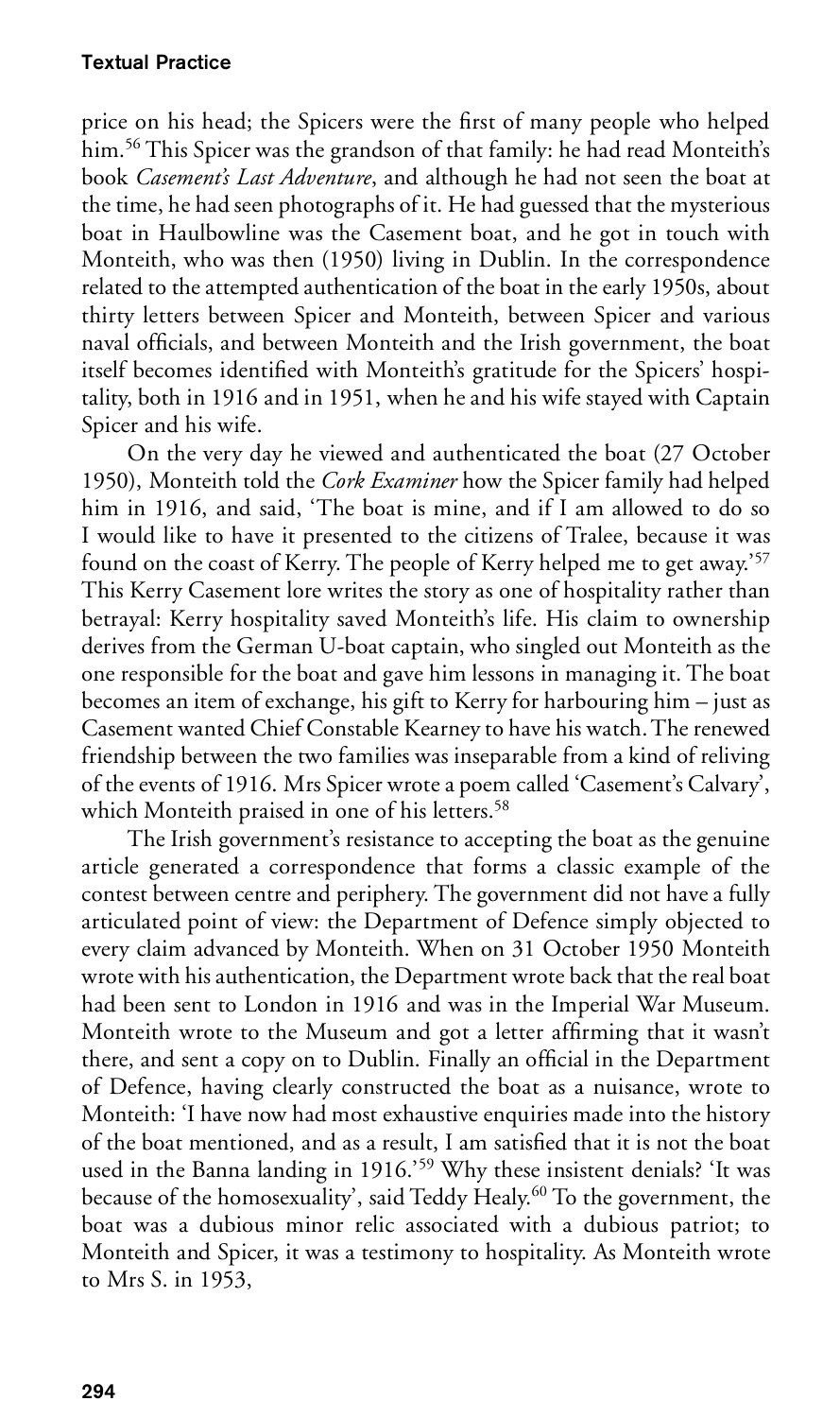So the little boat will rot at Haulbowline and the little Gods at Leinster House can sit on their thrones and rub their hands for joy. But there is some good in all evil things. Were it not for the boat it is possible that my wife and I would never have met either you or Captain Spicer.<sup>61</sup>

Deprived of official status as relic, the boat retained an unofficial sacred status based on the narrative of reciprocal kindnesses between the two families.

It was ultimately Spicer who restored a public dimension of meaning to the boat's biography, when the fate of 'the Casement boat' became intertwined with the fate of a whale carcass. In 1994, a forty-five-ton female nwhale was washed up on the North Kerry coast in Ballyheigue, the second largest whale ever to have been washed up anywhere. Teddy Healy, an enterprising citizen of Ballyheigue whose store faces Ballyheigue Bay, established the Ballyheigue Maritime Centre in order to display the whale skeleton. The ageing Captain Spicer, now in his nineties, got in touch with Mr Healy and said, 'There's a bit of a boat in the naval yard you might be interested in.' They got permission from the Department of Defence, which said, of course the boat officially belonged to the National Museum, but the Ballyheigue Maritime Centre could have it on permanent loan. As for authentication, the Department refused to say that it was the Casement boat, but they didn't say it wasn't. In 1996 the boat was installed in the Centre and 'launched' by the junior Minister of Defence.<sup>62</sup> The object had been reclassified. It was now a provisional relic (maybe it was Casement's, maybe it wasn't); it was also salvage – like the whale, an interesting item that had been washed up on the North Kerry coast; a marvel, a tourist attraction, something amazing that people might want to see. When, in 2001, every one who wanted to see the whale and the boat had seen them, and the Centre was no longer economically viable, both were given new homes: the whale was sent to the Galway aquarium, and the boat, culturally reconstructed as historical artefact, to the North Kerry Museum, whose collection constitutes a kind of attic of regional material culture.

Although the dish also was appropriated by North Kerry in a narrative that emphasized hospitality and emotional reciprocity, its biography forms a contrast to that of the boat, because its authenticity has never been contested. Interest has alternated with indifference in its history, but there has never been a struggle over its status. Like the boat, it begins in functionality. The Seven Stars pub, in Carey Street, London, across from the back entrance to the Royal Courts of Justice, used the plate to serve food. During the time when a prisoner was in court, it was not considered to be the prison's responsibility to feed him, so he had to obtain food some other way. Casement's devoted first cousins Gertrude and Elizabeth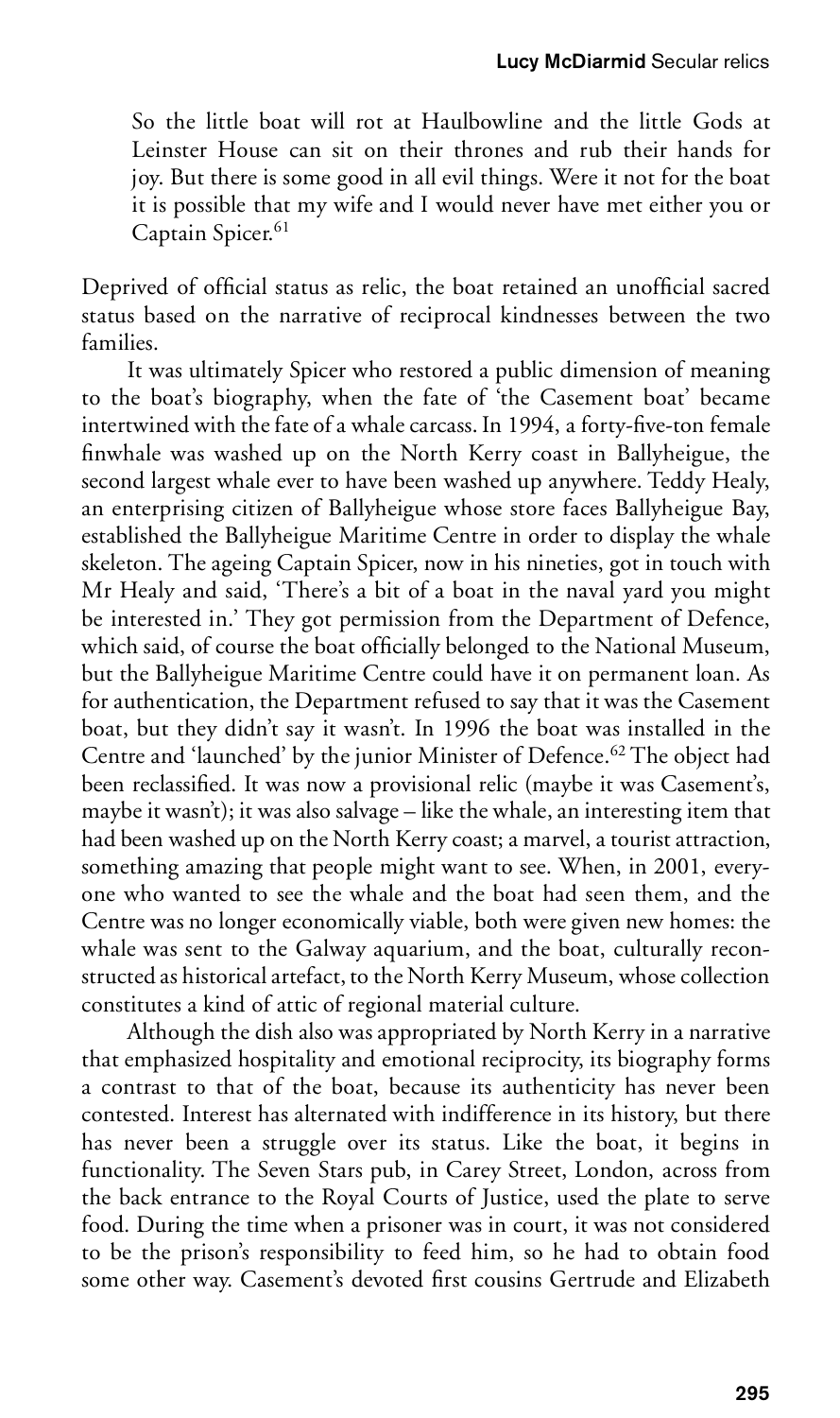Bannister attended the arguments for the appeal of his death sentence at the Court of Criminal Appeal, and it was they who brought him his meals from the Seven Stars on 17 and 18 July 1916. Any first-class or second-class relic of a criminal becomes an instant 'collectible', and after the execution the dish became an item of criminal memorabilia, like the objects in Jaggers' office in *Great Expectations*: 'an old rusty pistol, a sword in a scabbard, two dreadful casts on a shelf, of faces swollen and twitchy about the nose.'<sup>63</sup> In the twenty-first century as in the mid-nineteenth century and in 1916, a huge market in criminal memorabilia exists, the inverse of the market in saints' relics. No doubt with an eye to its marketing potential, someone in the Seven Stars pub mounted the dish on the wall with a sign that read, 'This is the plate from which The Traitor Roger Casement ate his meals on 17 and 18 July 1916.'<sup>64</sup>

Of course one country's traitor is another country's saint, and when Kerryman John Boland, working in London, observed the dish, his cultural construction was different. According to the Irish-language writer Proinsias Mac Aonghusa, Boland told him about the pub with the Casement plate around 1964 or 1965, when Mac Aonghusa was studying film in London. They were eating a pub dinner one night when the subject of the plate came up. Mac Aonghusa said, 'Do you think it's still there?' and Boland said, 'Let's go have a look.' It was early evening, and they went to Carey Street, to the Seven Stars. They sat at the counter and ordered a drink from the licensee, and asked about the plate: 'Years ago,' Boland said, 'there used to be a plate on the wall here. . . . ' The licensee said, 'We're only here since last Monday. The plate's downstairs in the basement. Do you want to see it?' Criminal memorabilia had descended to junk. The man got the plate and said to Mac Aonghusa, 'A pound says it's yours.' Mac Aonghusa paid the pound and Boland gave Mac Aonghusa ten shillings, so they became co-owners of the plate.<sup>65</sup> Once procured by Irishmen, the plate was reconstructed culturally, its criminality transformed to holiness. The ritual of splitting the cost suggests that ownership of it was an honour, part of a collective identity, not a personal treasure hoard. The act of possession constituted a revision of the object's identity.

The following day, in an act of restoration, Mac Aonghusa brought the dish to Ireland, intending to give it to a Casement Museum in Tralee. However, the museum never came into being, and the plate remained under a bed in Mac Aonghusa's house in Blackrock for about thirty-three years. This period of dormancy parallels the time the boat had been identified by Monteith but was ignored by the government; but Spicer didn't forget the boat, and Mac Aonghusa didn't forget the dish. It was a relic-in-waiting. In 1998, Pádraig Mac Fhearghusa, a member of Conradh na Gaeilge in Kerry, brought up the subject of the plate, which Mac Aonghusa had told him about long ago. In October 1998 the Oireachtas was being held in Tralee,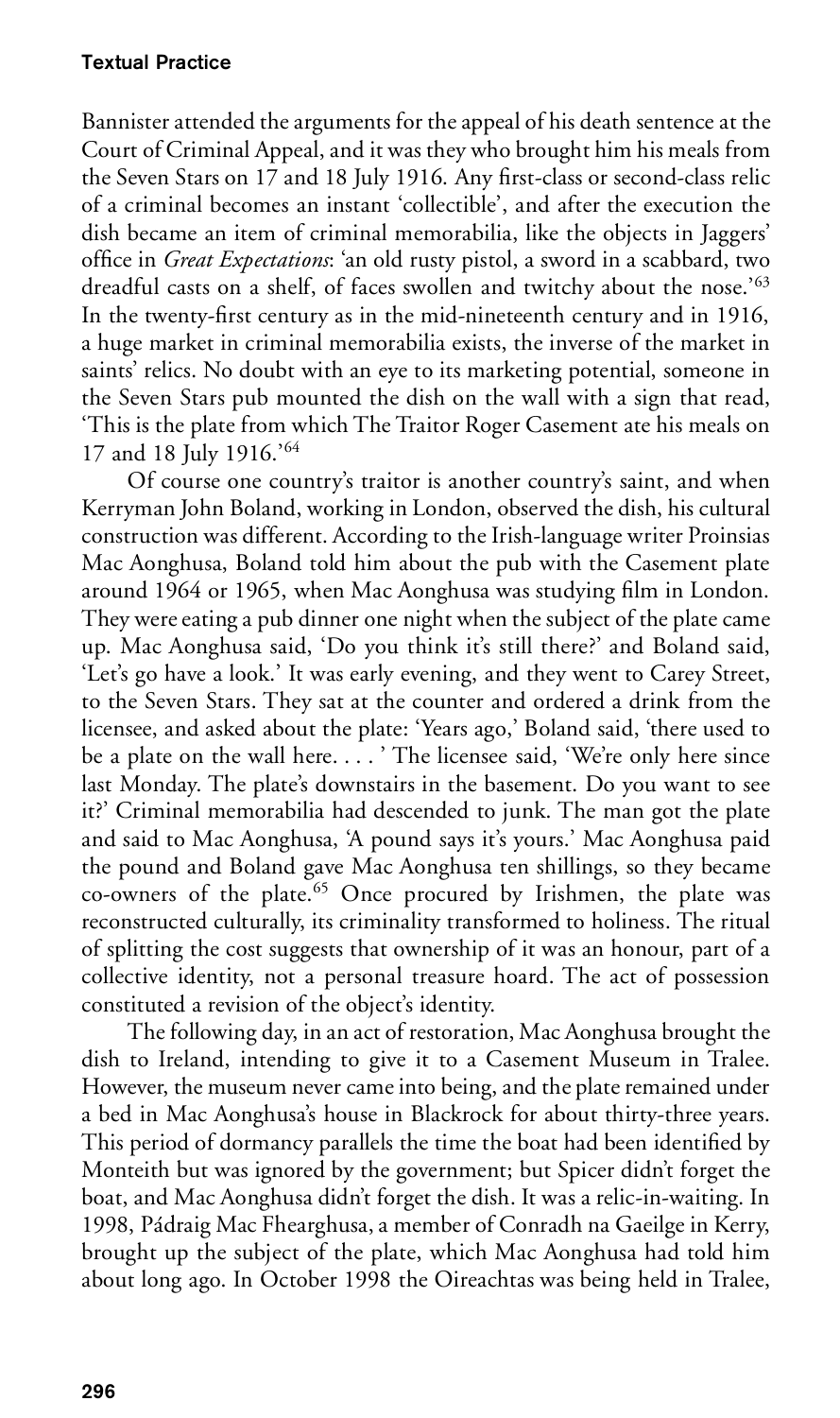and Mac Fhearghusa suggested that the plate be presented to Scoil Mhic Easmainn, the Irish-language primary school (in Tralee) named after Roger Casement and founded in 1978 by Mac Fhearghusa and Séan Seosamh Ó Conchubhair.

With this presentation, the plate became a fully realized relic, its status confirmed by display, ceremony and reverence. A special frame, protected by glass, was designed for the dish. The engraved plaque under the plate reads, 'Casement's Dish. Presented to Scoil Mhic Easmainn by Proinsias Mac Aonghusa and John Boland. Unveiled by Proinsias Mac Aonghusa on the 25th October 1998 during the Oireachtas.' Mac Aonghusa says of that day, 'There was quite a ceremony. They made quite an afternoon of it.'<sup>66</sup> The installation ceremony took place in the room where the plate now hangs, the staffroom which is off the main entry hall. On that day, the room was crowded with teachers and students. Mac Aonghusa unveiled the plate and made a speech (in Irish) telling the story of it; then Ó Conchubhair made a speech (also in Irish) about Casement's 'loyalty to the Irish language and to Ireland generally'. Then the children in the school bands played some music, and there was a reception with wine and sandwiches.<sup>67</sup>

In an interview on the subject, Mr Ó Conchubhair said, 'It was a nice occasion, after all the years to give the platter a permanent home. It had been wandering around all those years.'<sup>68</sup> The plate was stabilized at the same time that its sacral nature was confirmed. By synecdoche it had come to stand for Casement, whom the people of Kerry would have taken into their houses if, as a man in Tralee said to me last year, 'he had only knocked on any door'. At least they could 'give' the plate 'a home'. The engraved plaque adjacent to the plate defines its provenance in a narrative that authenticates it and assimilates it to local social, political and linguistic culture. It says in Irish,

This is the dish from which the patriot and international fighter for human rights, Ruairi Mac Easmainn, ate his meals on the 17th and 18th July 1916, during his appeal before the English Criminal Appeals Court. His loyal first-cousins Gertrude and Elizabeth Bannister brought the meals to the court from the Seven Stars tavern. Roger Casement was hanged in Pentonville Prison on the 3rd August 1916 for his loyalty to Ireland. He was re-interred in Glasnevin Cemetery, Dublin, after a state funeral attended by President Eamon de Valera and other dignitaries on the 1st March 1965. This dish was in the possession of John Boland and Proinsias Mac Aonghusa from the 60s and they presented it to Scoil Mhic Easmainn on Sunday 25 October 1998 during the Oireachtas that was held in the town.<sup>69</sup>

In this instance also, the appropriating narrative, the narrative that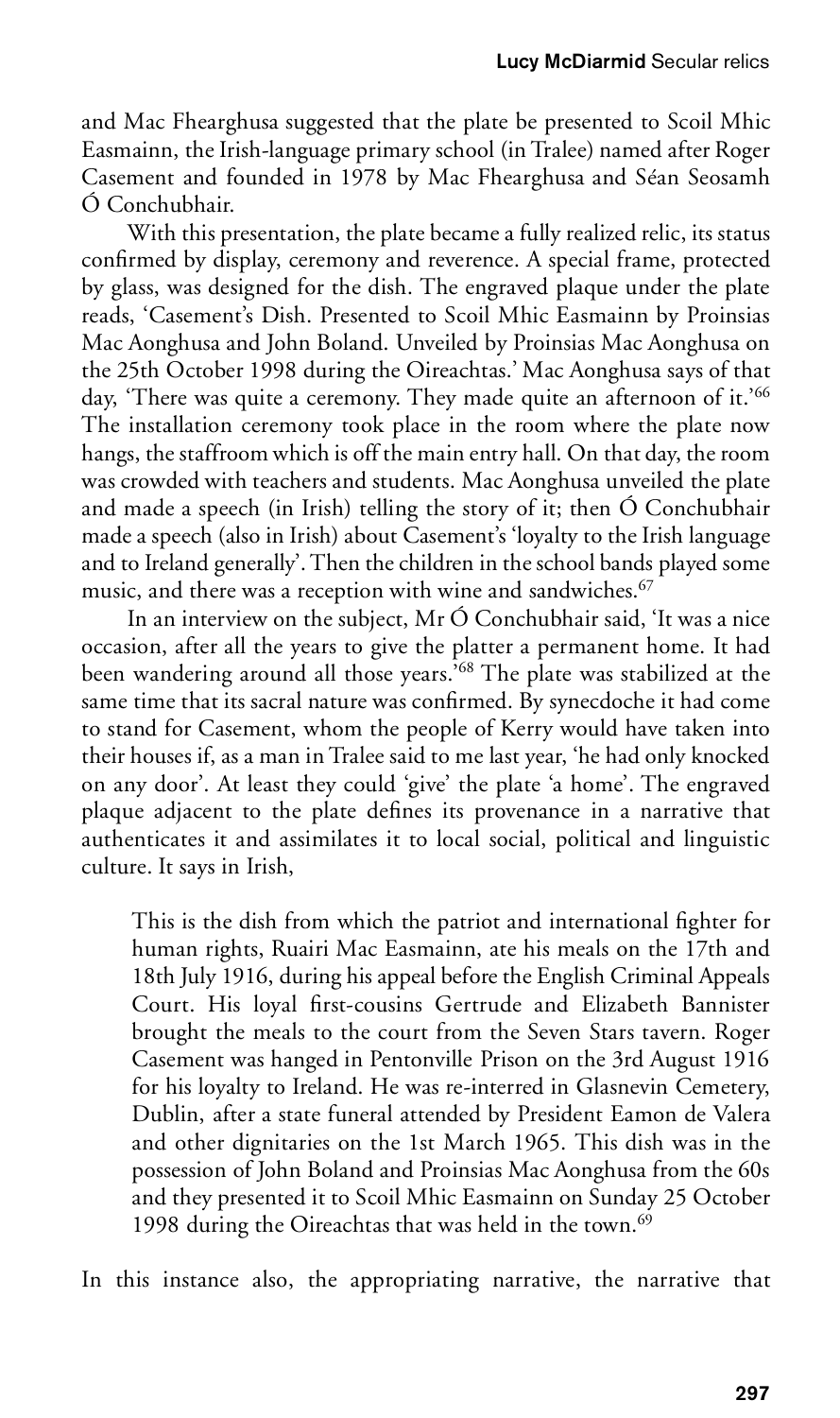reimagines the object as part of the surrounding culture, emphasizes reciprocity and hospitality. The 'loyal' first cousins love Roger Casement and nurture him, and Casement is 'loyal' to Ireland. In the Irish, the same word is used: the cousins are *dílis*, and Casement's great loyalty to Ireland is *ard*-*dhílseachta*. And North Kerry, which – according to its own stories – fed Casement tea and steak and eggs during his thirty-one hours there, now pays tribute to those feeders Gertrude and Elizabeth Bannister and to Casement by sacralizing the dish that held his food. Unlike the boat, which visitors may sit in and climb on, the dish remains elevated behind glass, a Holy Grail kept safe and apart. Physically more fragile, it is also a more liminal object, less secular, associated more intimately with Casement's body and with his death.

# III

# **Geopolitics**

*Guaire knelt before St. Mochua and asked his forgiveness. 'Thou needest not fear, brother; but eat ye your meal here.' And when Guaire and his people had taken their meal they bade farewell to Mochua and returned to Durlus. It is a proof of the truth of this story that the Road of the Dishes is the name given to the five miles' path that lies between Durlus and the well at which Mochua then was. (Geoffrey Keating, Forus Feasa ar Éirinn (A Basis of Knowledge about Ireland)*, *trans. David Comyn and P.S. Dinneen)*

The 'borders between history and story are thin' in the cultural history of Ireland, Joep Leerssen has written, and 'literary stories' are cluttered with 'factual asides, footnotes, pieces of background information'.<sup>70</sup> The narratives of the boat and of the dish exist on one of those thin borders: some might say that their stories are entirely background information. But they also exemplify the way history as well as religion may exist in a different way or be given a different meaning at a distance from the capital. Just as holy wells, in Lawrence Taylor's analysis, constitute an alternative to the more formalized and centralized powers of the ecclesiastical establishment, so these relics in North Kerry constitute an alternative to the State's version of patriotism and commemoration of its heroes.<sup>71</sup> In the boat, Monteith seemed to want to capture the power of Casement, a power the Department of Defence wanted to neutralize by denying the boat's authenticity. The Oisín Kelly statue of Casement that now dominates the harbour at Ballyheigue was also rejected by Dublin but rescued for North Kerry by Teddy Healy.<sup>72</sup> Like the statue, the boat and the dish are no doubt subject to varying cultural constructions. Even if they are not criminal memorabilia,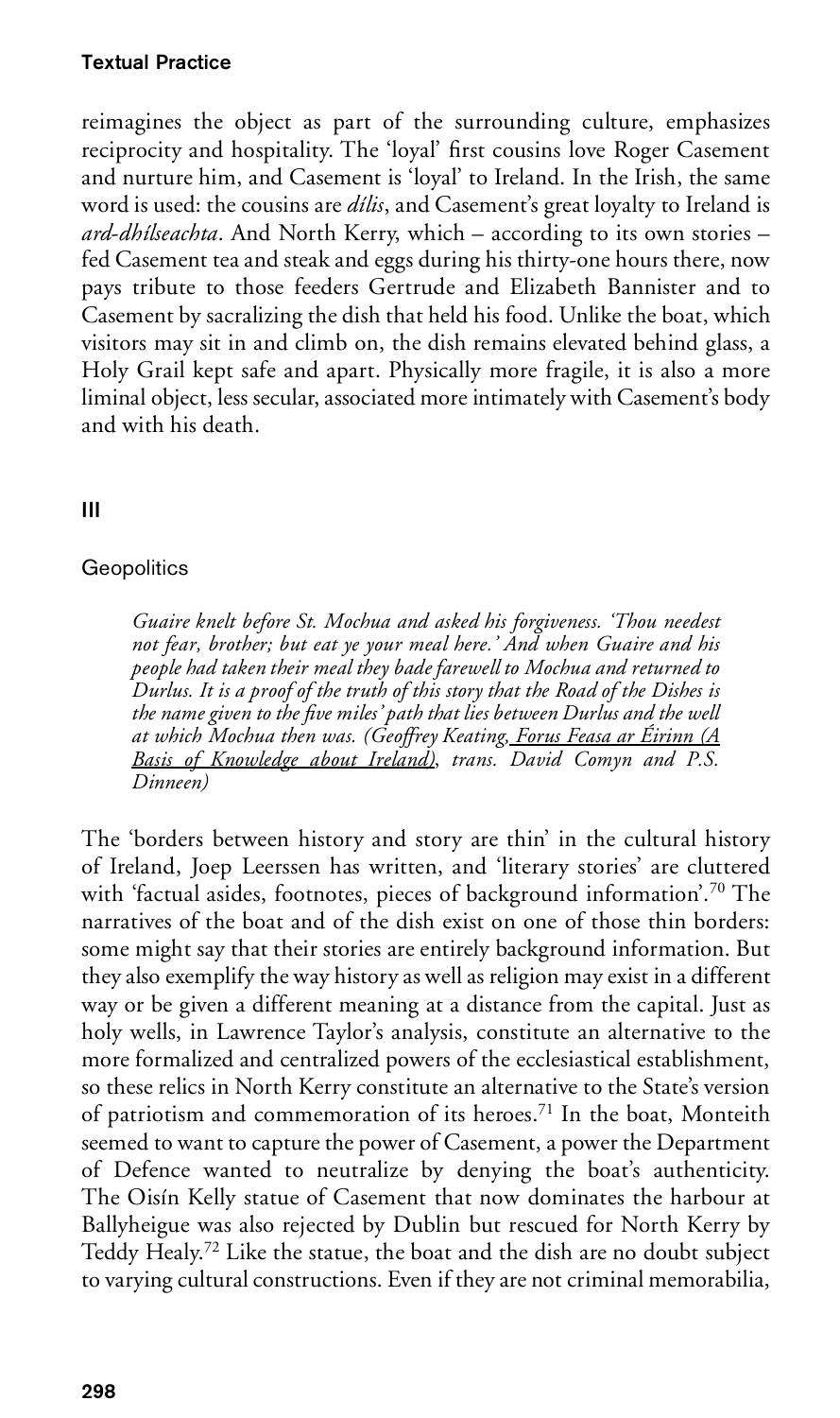they may be considered Casement kitsch by the metropolitan tourist. But the distinct yet parallel struggles to get them to North Kerry suggest their importance in a populist devotion more intense and more personal than official patriotism. Casement's arrival in Kerry in 1916 made the whole area liminal. The stories about the 'betrayal' of Casement and the instability of the man in national memory have led to the acquisition of objects in North Kerry that assert both the sacral nature of the space he walked through and the reverence of the local people, now hospitable to his relics – so long as the relics stay put.

#### Acknowledgements

For many kinds of help in and about Kerry, the author would like to thank Isabel Bennet, Maura Cronin, Tom Finn, Teddy Healy, Liam Irwin, Margaret MacCurtain, Deirdre McMahon, Helen O'Carroll, Breen Ó Conchubhair and Philip Tindall.

# Notes

- 1 The phrase and the idea of a 'charismatic landscape' are borrowed from Lawrence J. Taylor, *Occasions of Faith: An Anthropology of Irish Catholics* (Philadelphia: University of Pennsylvania Press, 1995), pp. 46, 48.
- 2 John Blackwell, 'Ardfert is defended', *The Kerryman*, Saturday, 9 April 1966, p. 1.
- 3 Florence Monteith Lynch, *The Mystery Man of Banna Strand* (New York: Vantage Press, 1959), p. 137.
- 4 To view the pistol in the RUC virtual museum, visit <*[http://www.psni.police.](http://www.psni.police.uk/museum/text/captions/sec4pl1.htm) [uk/museum/text/captions/sec4pl1.htm](http://www.psni.police.uk/museum/text/captions/sec4pl1.htm)*>. There was great interest in acquiring Casement's guns. Major G. H. Pomeroy Colley and Major Price both requested Casement's revolver. Basil Thomson of Scotland Yard wrote to Colley, 'If it is in any way possible, I will see that you get one of Casement's revolvers. One of them is bespoken for the Museum, and another has been promised to Major Price, but I do not think anything has been decided yet about the third one' (PRO MEPO 2/10670).
- 5 B. L. Reid, *The Lives of Roger Casement* (New Haven, CT, and London: Yale University Press, 1976), p. 357. For the practices of the United Irishmen in creating and distributing relics, I am indebted to Mary Helen Thuente's unpublished paper 'United Irish artifacts and icons: the memory of the dead', June 2001.
- 6 Conversation with Brother Thomas Connolly, Allen Library, Christian Brothers, North Richmond Street, Dublin, January 2002.
- 7 Typed letter from Captain Daniel D. Spicer to Executive Officer, Southern Command, 8th June 1951, p. 3; in black binder of authenticating materials about 'Casement Boat', North Kerry Museum, Rattoo Heritage Centre, Kerry.
- 8 25 July 1916. NLI 13077. As cited in B. L. Reid, *The Lives of Roger Casement*, p. 351.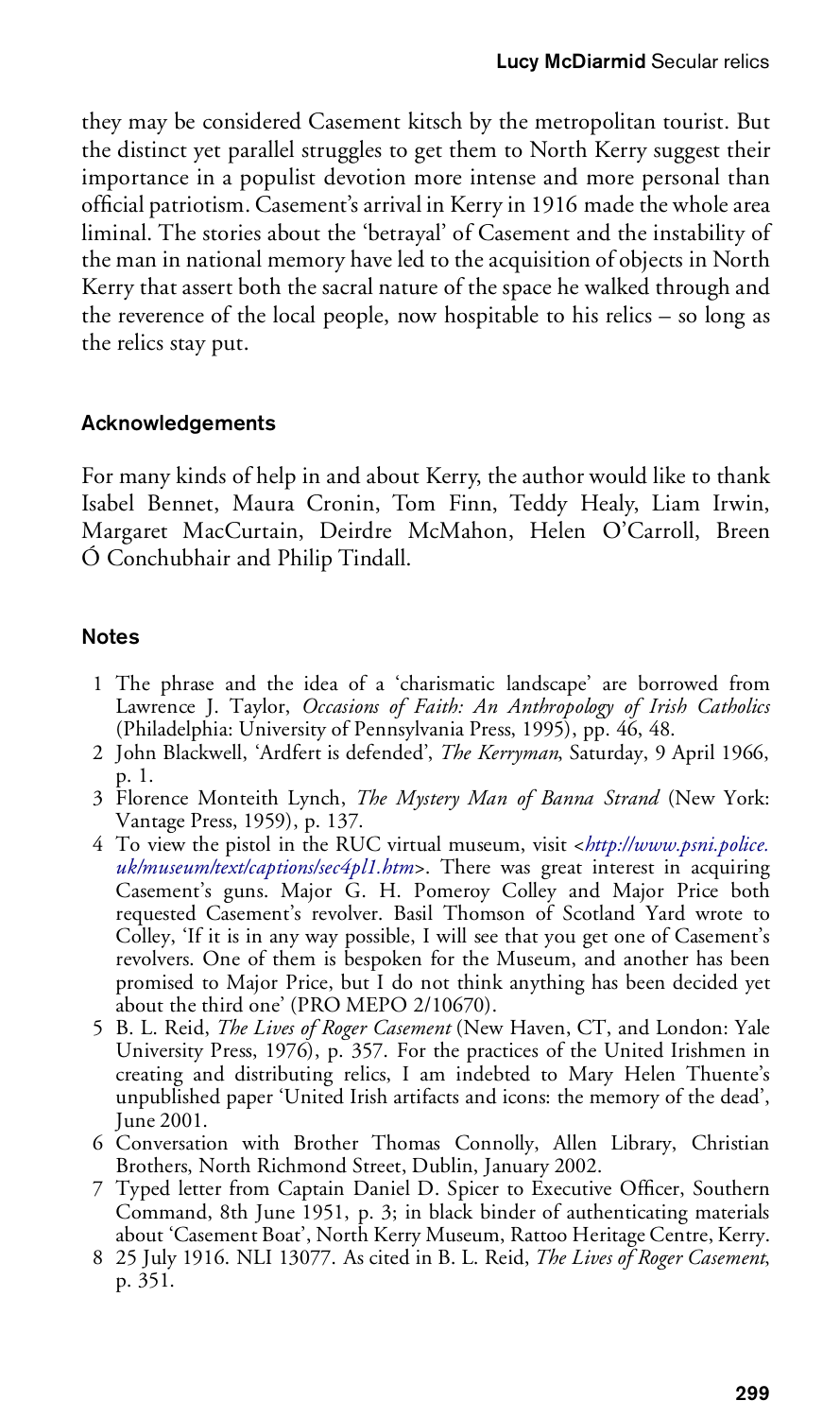- 9 'Licensing application of John Collins, Ardfert', *Kerry Sentinel*, 4 November 1916. Reference courtesy of Deirdre McMahon.
- 10 Conversation with Anne Casement, Dublin, May 2000.
- 11 Igor Kopytoff, 'The cultural biography of things: commoditization as process', in Arjun Appadurai (ed.) *The Social Life of Things: Commodities in Cultural Perspective* (Cambridge: Cambridge University Press, 1986), pp. 67, 68.
- 12 Richard Murphy, 'Casement's funeral', *The Price of Stone & Earlier Poems* (Winston-Salem, NC: Wake Forest University Press, 1985), pp. 49–50.
- 13 Caroline Walker Bynum, *Fragmentation and Redemption: Essays on Gender and the Human Body in Medieval Religion* (New York: Zone Books, 1991), p. 295. The story of Casement's bones – not relics because they are buried in Glasnevin – makes an interesting parallel to the stories of the boat and the dish. For commentary on it, see Lucy McDiarmid, 'The posthumous life of Roger Casement', in Anthony Bradley and Maryann Valiulis (eds.) *Gender and Sexuality in Modern Ireland* (Amherst: University of Massachusetts Press, published in cooperation with the American Conference for Irish Studies, 1997), pp. 127–58, and Deirdre McMahon, 'Roger Casement: an account from the archives of his reinterment in Ireland', *Journal of the Irish Society for Archives*, n.s., 3 (1) (spring 1996), pp. 3–12.
- 14 Conversation with Beth Kiberd (granddaughter of James Moriarty), Dublin, June 1996.
- 15 'Trial of Sir Roger Casement', *Irish Times*, 17 May 1916, p. 5.
- 16 The complicated story of precisely who was arrested, where, when and how, when Stack and Collins tried to rescue Casement, is told in many places with somewhat differing details. See Blackwell, 'Ardfert is defended', p. 8; 'Trial of Sir Roger Casement', *Irish Times*, 17 May 1916, p. 5; and Robert Monteith, *Casement's Last Adventure* (Dublin: Michael F. Moynihan, 1932; rpt. 1953), p. 164.
- 17 This information can be found in many places. Blackwell's 'Ardfert is defended' is the most detailed; see also Reid's *The Lives of Roger Casement*.
- 18 Conversation with Tom Finn (son of Lizzie Boyle), Tralee, May 2000.
- 19 See Reid, *The Lives of Roger Casement*, pp. 355–7; and Donal O'Sullivan, 'The fate of John B. Kearney, District Inspector of the R.I.C. and Superintendent of the Civic Guard', *The Kerry Magazine*, 9 (1998), pp. 19–23.
- 20 Deirdre McMahon, 'Maurice Moynihan (1902–1999) Irish Civil Servant: an appreciation', *Studies*, 89 (353) (spring 2000), p. 71.
- 21 Donal O'Sullivan, 'The fate of John B. Kearney . . . ', pp. 22–3.
- 22 Conversation with Helen O'Carroll, Tralee, 1999.
- 23 'Banna Strand', Unsigned, *Irish Opinion* (15 July 1916), p. 5.
- 24 See n. 12.
- 25 David Rudkin, *Cries from Casement as his bones are brought to Dublin* (London: BBC, 1974), p. 70.
- 26 *Irish Times* (24 February 1965), p. 4.
- 27 'Ardfert is defended', *The Kerryman* (9 April 1966), pp. 1, 8.
- 28 Ibid., p. 8.
- 29 Donal O'Sullivan, 'The fate of John B. Kearney . . . ', p. 23.
- 30 Luke Gibbons, *Transformations in Irish Culture* (Cork: Cork University Press in association with Field Day, 1996), p. 145.
- 31 Blackwell, 'Ardfert is defended', p. 8. John McCarthy wanted more than his passage home: his solicitor, Henry Walsh of The Square, Tralee, submitted a claim for £103 'for loss sustained to his crops whilst absent from home'. The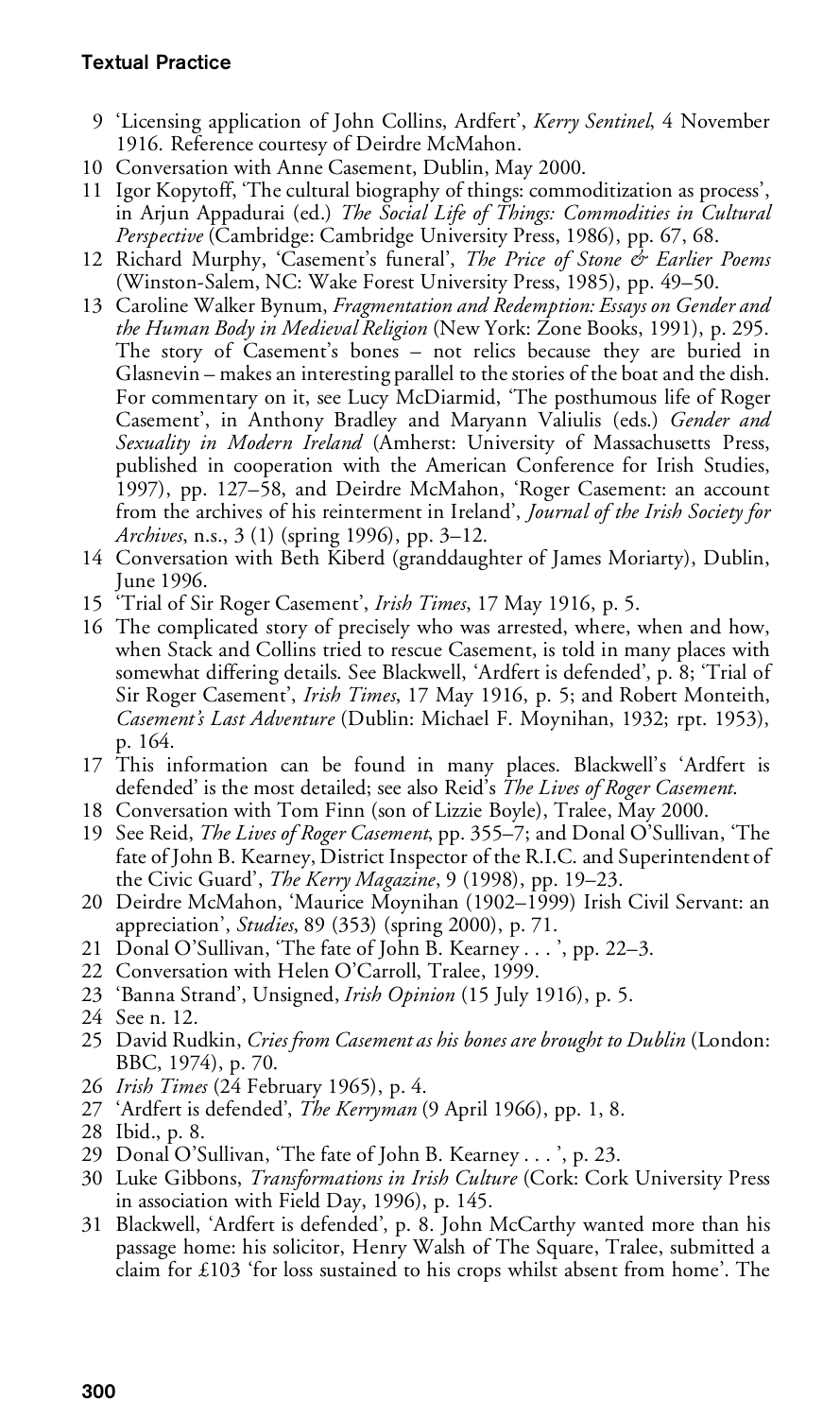items listed ranged from 'loss on early potato crop' (£10) and 'loss of turnip crop' (£10) to 'loss through illness of child' ( $\angle$ 4) and 'amount paid in labour working the farm in his absence' (£9). In the same letter, Walsh said that McCarthy 'claims to be allowed reward for the finding of the boat' (Public Records Office MEPO 2/10671).

- 32 'Sir Roger Casement. How He Was Captured. Sleeping in an Old Fort', *The Times* (London), 3 May 1916, p. 3.
- 33 'Oration delivered by Commandant Thomas Ashe at Casement's Fort, Ardfert, Co. Kerry, on Sunday 5 August 1917' (NLI IR 94109). Quoted by permission of the Keeper of Collections, National Library of Ireland.
- 34 'Banna Strand Memorial Ceremonies', *The Kerryman* (9 April 1966), pp. 1, 8. One of the earliest plays about Casement was *Traigh Bhanna*, a translation into Irish by Seamus Ó Dubhda from the English of John MacDonagh, presented at the Peacock Theatre, Dublin, as one of three dramas commemorating the Rising (*Irish Times*, 15 April 1936, p. 8). At least two novels about Casement have centred on Banna Strand: *Mount Kestrel* by 'An Philibín' (Dublin: M. H. Gill and Son, 1945) and *The Knight of the Flaming Heart* by Michael Carson (New York: Doubleday, 1995). The famous ballad 'Banna Strand' was written in 1965.
- 35 Blackwell, 'Ardfert Is Defended', p. 1.
- 36 Interview with Helen O'Carroll, Tralee, July 1995.
- 37 John Blackwell, 'Ardfert is defended', p. 8.
- 38 Ibid.
- 39 Interview with Helen O'Carroll, Tralee, May 2000.
- 40 Donal O'Sullivan, 'The fate of John B. Kearney', p. 20.
- 41 B. L. Reid, *The Lives of Roger Casement*, p. 356.
- 42 Donal O'Sullivan, 'The fate of John B. Kearney', p. 20.
- 43 Ibid., pp. 20–1.
- 44 B. L. Reid, *The Lives of Roger Casement*, p. 357.
- 45 Conversation with Margaret MacCurtain, Spa, Kerry, July 1995.
- 46 John Blackwell, 'Ardfert is defended', p. 8.
- 47 Patrick Geary, 'Sacred commodities: the circulation of medieval relics', in Arjun Appadurai (ed.) *The Social Life of Things: Commodities in Cultural Perspective*, p. 179.
- 48 The term is taken from Igor Kopytoff, 'The cultural biography of things', *passim*. Kopytoff uses the term to signify that an object has been 'decommoditized', i.e. it is no longer 'exchangeable or for sale' (p. 69).
- 49 Ibid., p. 73.
- 50 Robert Monteith, *Casement's Last Adventure*, p. 150.
- 51 Ibid., p. 151.
- 52 Undated clipping from the *Irish Press* (probably October 1950) in black binder of boat's papers, North Kerry Museum, Rattoo Heritage Centre, Kerry.
- 53 Typed letter to Captain Spicer from Garda C. G. Seevers about interview with Mr B. Reilly (who had been one of two RIC men arresting Casement on Good Friday 1916), 10 October 1950; in black binder of boat's papers, North Kerry Museum, Rattoo Heritage Centre, Kerry.
- 54 Interview with Teddy Healy, Ballyheigue, Kerry, May 2000.
- 55 Florence Monteith Lynch, *The Mystery Man of Banna Strand*, p. 132.
- 56 For the complete account of Monteith's adventures between the moment of his separation from Casement and the time of his arrival in New York, see his *Casement's Last Adventure*.